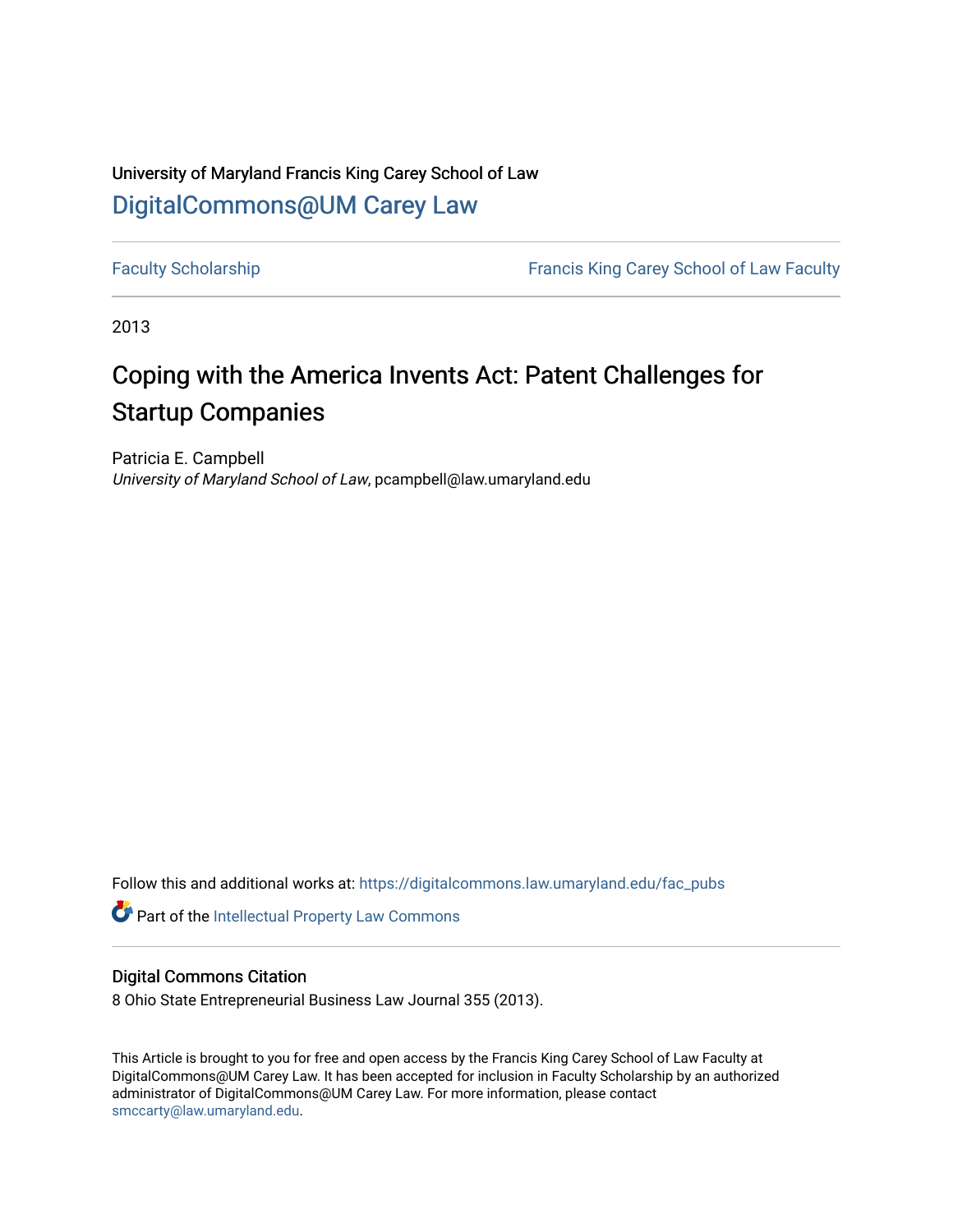# **COPING WITH THE AMERICA INVENTS ACT: PATENT CHALLENGES FOR STARTUP COMPANIES**

# PATRICIA E. CAMPBELL<sup>\*</sup>

On September 16, 2011, President Barack Obama signed into law the provisions of the Leahy-Smith America Invents Act (AIA or the Act), $<sup>1</sup>$ </sup> setting into motion a series of reforms that would, over the next eighteen months, substantially reshape the U.S. patent law system. A White House press release characterized the AIA as "the most significant reform of the Patent Act since 1952" and predicted that it "will help American entrepreneurs and businesses bring their inventions to market sooner, creating new businesses and new jobs."<sup>2</sup> The Act itself states that it is intended to provide inventors with increased certainty regarding the scope of their rights and promote international uniformity in the procedures used to secure patent rights. $3$ 

Obtaining patent protection is vital for startup companies.<sup>4</sup> Yet, despite its goals of assisting entrepreneurs, creating businesses and

<sup>\*</sup> Associate Professor of Law, University of Maryland Francis King Carey School of Law.<br><sup>1</sup> Leeby

Leahy-Smith America Invents Act, Pub. L. No. 112-29, 125 Stat. 284 (2011) (codified in scattered sections of 35 U.S.C. 2012).

<sup>2</sup> Office of the Press Sec\_y, *President Obama Signs America Invents Act, Overhauling the Patent System to Stimulate Economic Growth, and Announces New Steps to Help Entrepreneurs Create Jobs*, WHITEHOUSE.GOV (Sept. 16, 2011), http://www.whitehouse.gov/the-press-office/2011/09/16/president-obama-

signs-america-invents-act-overhauling-patent-system-stim.<br><sup>3</sup> Section 3 of the AIA (entitled "First Inventor to File") contains two "sense of Congress" provisions. The first states: "It is the sense of Congress that converting the United States patent system from 'first to invent' to a system of "first inventor to file" will  $\ldots$  provide inventors with greater certainty regarding the scope of protection provided by the grant of exclusive rights to their discoveries." The second provision provides:

It is the sense of Congress that converting the United States patent system from "first to invent" to a system of "first inventor to file" will improve the United States patent system and promote harmonization of the United States patent system with the patent systems commonly used in nearly all other countries throughout the world with whom the United States conducts trade and thereby promote greater international uniformity and certainty in the procedures used for securing the exclusive rights of inventors to their discoveries.

Leahy-Smith America Invents Act § 3.

<sup>4</sup> *See* THERESA KAVANAUGH, IMPORTANT TRENDS FOR DEVELOPING A PATENT STRATEGY (Aspatore Books ed., 2013), *available at* 2013 WL 571778 ("Most early stage clients—for example, early stage life science companies and companies with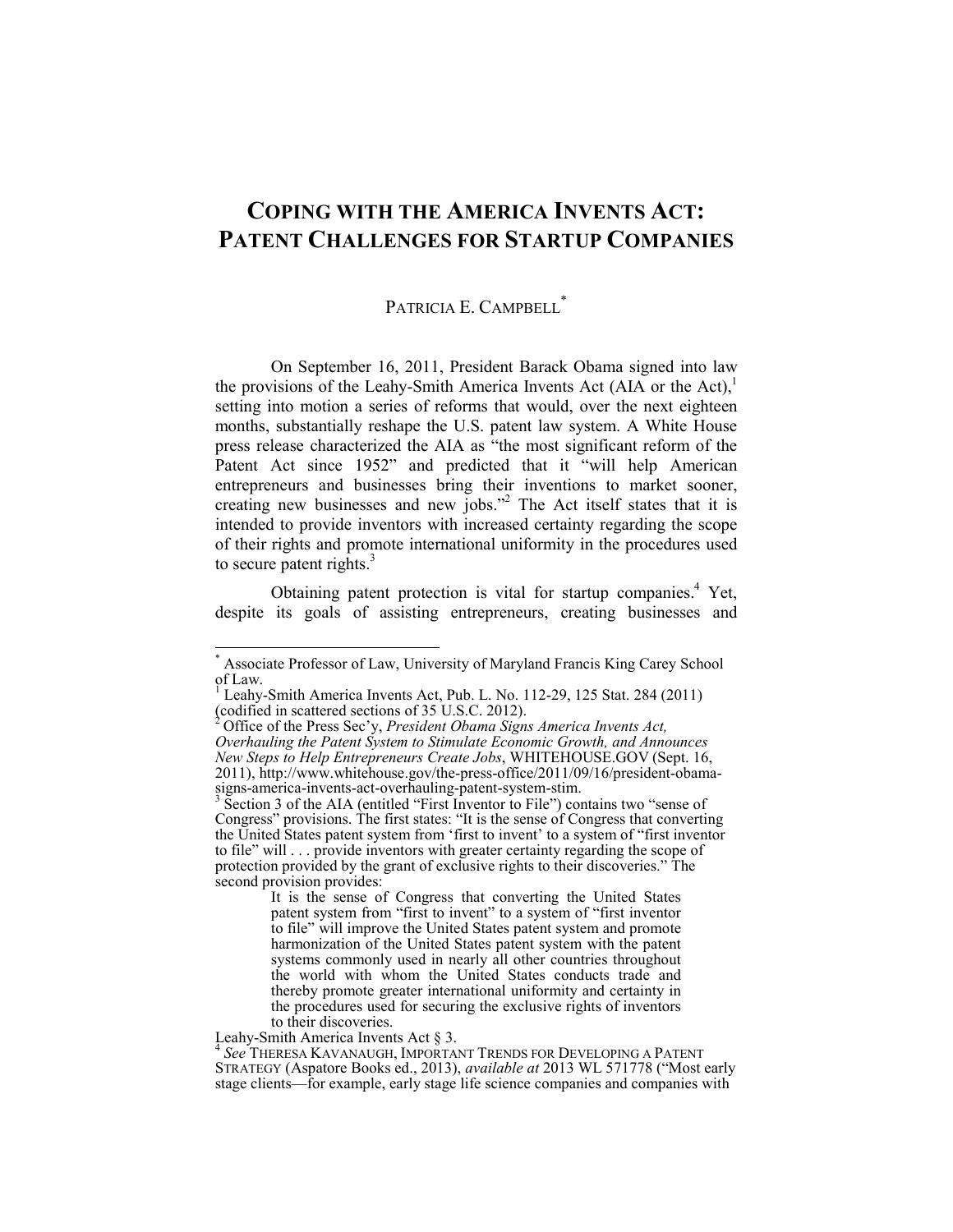providing greater certainty regarding patent rights, the AIA contains numerous provisions that give rise to new challenges for startup companies<sup>5</sup> and other small businesses seeking patent protection for their inventions, potentially making it more difficult for them to obtain patents and casting critical doubt on the validity of any patents they may receive.<sup>6</sup> These challenges are the result of two sets of provisions in the AIA, the shift to a "first-inventor-to-file" system, including the expanded definition of prior art and the uncertainty surrounding "disclosures" and the multitude of new opportunities for third parties to challenge the issuance and validity of patents. This paper briefly examines the relevant provisions of the AIA and explores the ways in which emerging companies may be disadvantaged by the Act.

#### I. FIRST-INVENTOR-TO-FILE SYSTEM

Effective March 16, 2013, the United States changed from a firstto-invent to a first-inventor-to-file system.<sup>7</sup> As a result, U.S. patents will no longer be awarded to the first person to invent something. Instead, like

products under regulatory review for approval—need patent protection on their development programs. Such patent protection not only protects eventually approved products, but also is an important part of their assets necessary for seeking funding or partnerships.").  $\frac{5}{10}$  There is no single definition of the term "startup company." The Merriam-

Webster Dictionary defines a startup as a "fledgling business enterprise." Startups are typically small companies with only a few employees. Usually the company has been in existence for only a short time. Startups are often engaged in research and development efforts and have not yet started selling products or earning revenues. As a result, startups typically have limited financial resources. Startups may be funded by their founders, or they may have received investments from angel investors or venture capitalists. Very few startup companies can afford to hire inhouse attorneys, and most are reliant on outside counsel. The Intellectual Property Law Clinic at the University of Maryland Carey School of Law has worked with entrepreneurs who have not yet formed business entities, newly formed companies who are resident in or affiliated with business incubators sponsored by universities or local governments, and more developed companies who have received at least a first round of financing by outside investors. Each one of these businesses considered itself to be a "startup."

<sup>&</sup>lt;sup>6</sup> Numerous commentators and analysts have criticized the AIA for hurting small businesses. *See, e.g.*, Virginia Bridges, *Patent Laws Change Saturday, Affecting Small Business Inventors*, NEWS OBSERVER (Mar. 11, 2013),

http://www.newsobserver.com/2013/03/11/2742358/inventors-should-move-

quickly.html; Gary Lauder, *New Patent Law Means Trouble for Tech* 

*Entrepreneurs*, FORBES (Sept. 20, 2011, 4:04 PM),

http://www.forbes.com/sites/ciocentral/2011/09/20/new-patent-law-means-troublefor-tech-entrepreneurs/; Todd McCracken, *Patent Reform Bill Hurts Small* 

*Business*, THOMSON-REUTERS NEWS & INSIGHT (Jan. 13, 2012),

http://newsandinsight.thomsonreuters.com/Legal/Insight/2012/01&uscore;-

January/Patent\_reform\_bill\_hurts&uscore;small\_business.

 $7$  Leahy-Smith America Invents Act § 3.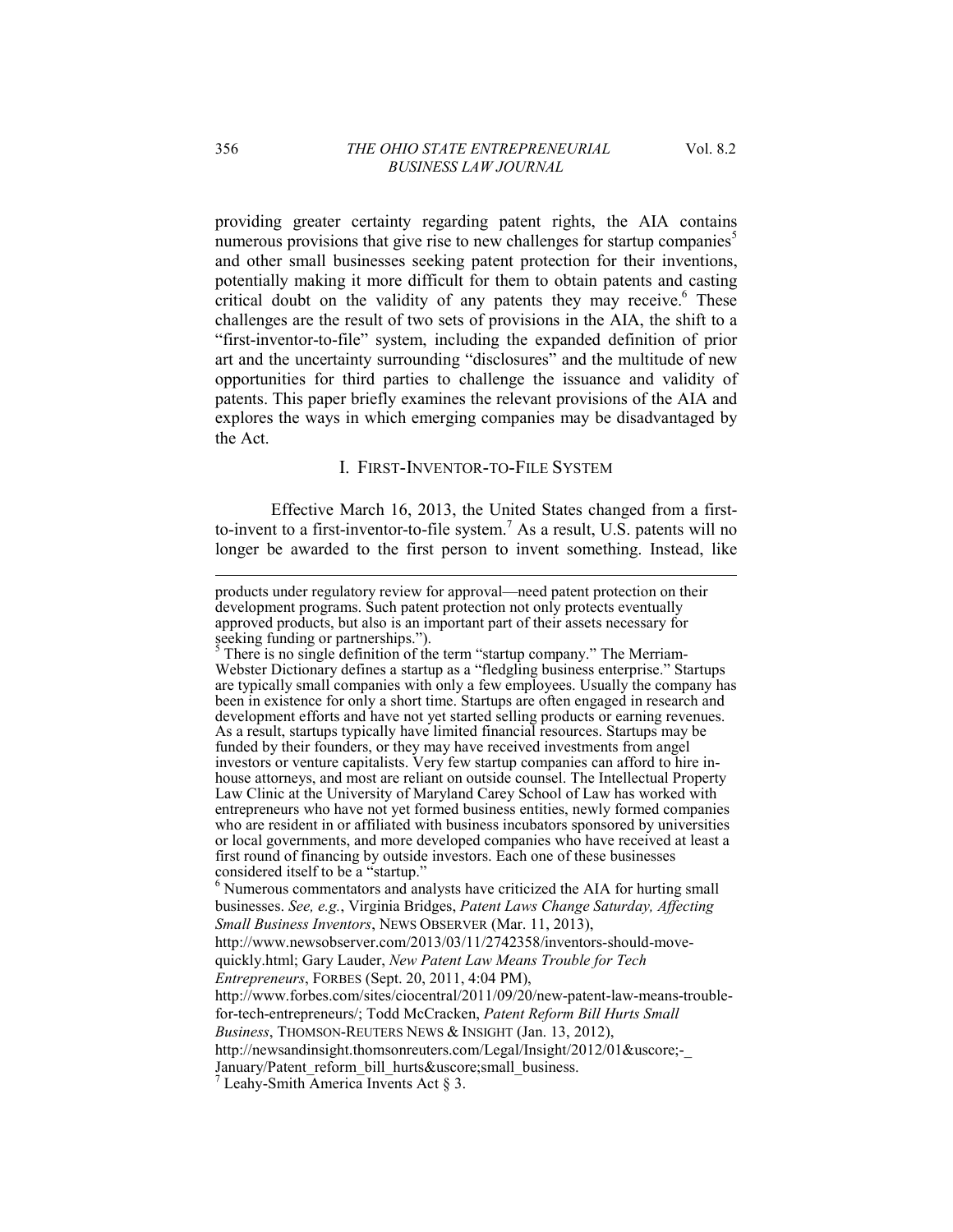much of the rest of the world, the United States will award a patent to the first inventor to file a patent application claiming a given invention. Congress accomplished this change to a first-inventor-to-file system by rewriting the priority provisions of §102 and placing emphasis on the effective filing date<sup>8</sup> of a claimed invention<sup>9</sup> rather than the date of invention. The new language provides:

(a) NOVELTY; PRIOR ART $-A$  person shall be entitled to a patent unless-

> (1) The claimed invention was patented, described in a printed publication, or in public use, on sale, or otherwise available to the public before the effective date of the claimed invention; or (2) The claimed invention was described in a patent issued under section 151, or in an application for patent published or deemed published under section 122(b), in which the patent or application, as the case may be, names another inventor and was effectively filed before the effective filing date of the claimed invention.<sup>10</sup>

The amendments to §102 create several potential problems for startup companies and individual inventors. First, it has become more important than ever for inventors to file patent applications early, shortly after the time of invention.<sup>11</sup> Under the pre-AIA version of the Patent Act, while there was an incentive to file early, an inventor could take some comfort in the fact that he would still receive a patent if he was first to invent, even if he was not the first inventor to file an application claiming the invention.<sup>12</sup> Now, under the first-inventor-to-file system, a subsequent

 $8$  The "effective filing date" of a claimed invention means the actual filing date of the patent or the application for the patent containing a claim to an invention, or the filing date of the earliest application for which the patent or application is entitled, as to such invention, to a right of priority. 35 U.S.C. §  $100(h)(i)(1)(2012)$ .

 $9^9$  A "claimed invention" means the subject matter defined by a claim in a patent or an application for a patent. *Id.* § 100(j).<br>
<sup>10</sup> Leahy-Smith America Invents Act § 3.<br>
<sup>11</sup> *See Patent Reform Implementation and New Challenges for Small Businesses:* 

*Hearing before H.R. Comm. on Small Bus.*, 113th Cong. 3 (2013) [hereinafter *Crouch Testimony*] (statement of Dennis Crouch) ("The recently effective First-to-File system provides a strong incentive for applicants to quickly file for patent protection in order to avoid losing rights.").

<sup>&</sup>lt;sup>2</sup> But see Patent Reform Implementation and New Challenges for Small *Businesses: Hearing before H.R. Comm. on Small Bus.*, 113th Cong. 4 (2013) (statement of Jeff Grainger). Grainger testified that the change from a first-toinvent to a first-inventor-to-file system has resulted in little change in the way business is conducted. *Id.* Grainger explained, "Under the first-to-invent system, if a party was second to file a patent application, the statistical chances of proving earlier invention were extremely low, and counting on it was risky. *Id.* Our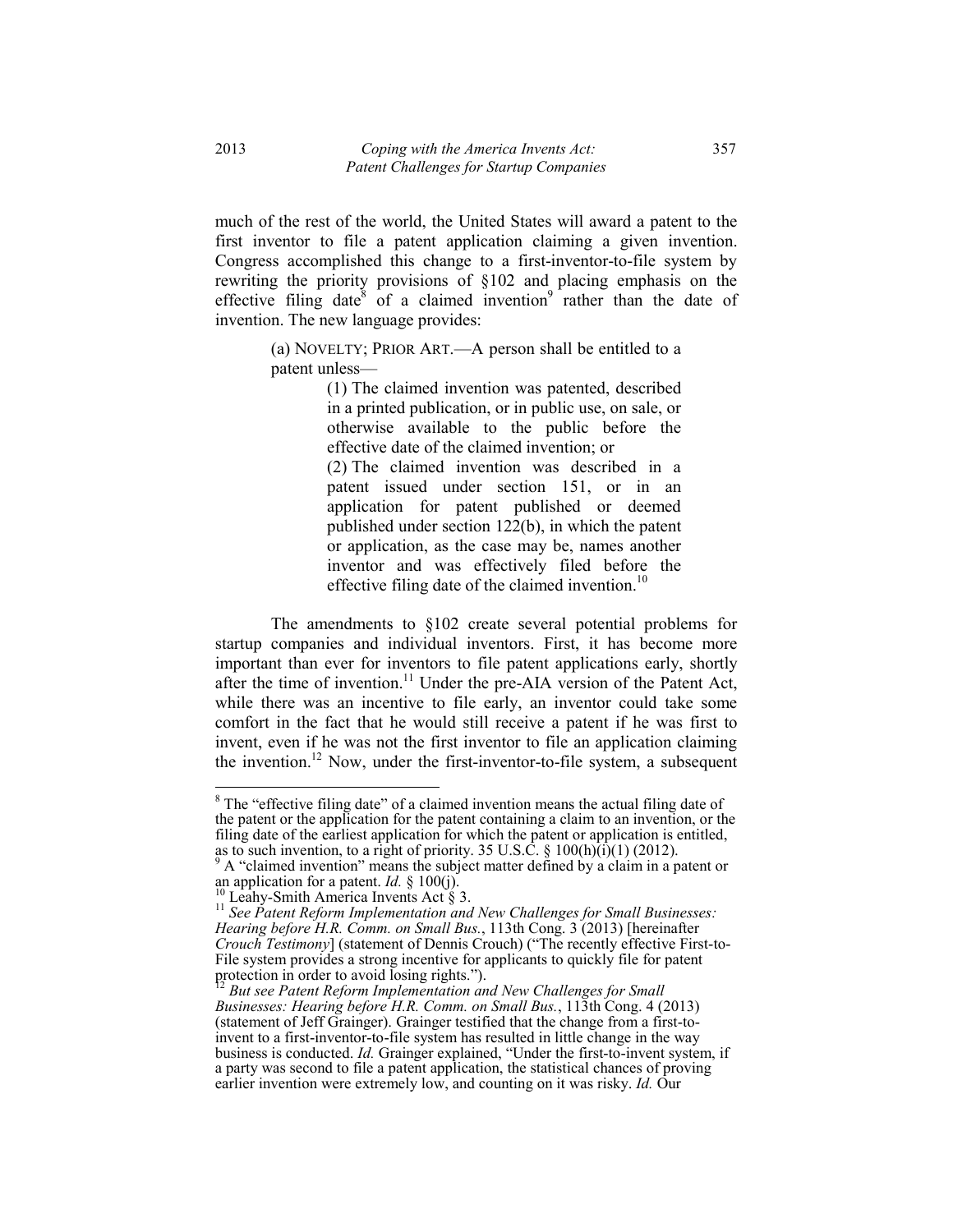inventor who files first will receive the patent (assuming all other requirements are met).

Thus, the first-inventor-to-file system creates a race to the Patent Office that undoubtedly favors big companies over startups and individual inventors who have limited financial resources and who lack in-house lawyers.13 Large corporations often have teams of in-house patent attorneys who are familiar with the company's technologies, have ready access to the inventors and can quickly prepare and file patent applications. Startups, on the other hand, tend to be understaffed and under-resourced and each member of the company may attempt to fill several roles. Very few emerging companies have staff attorneys, and many do not even have existing relationships with outside patent attorneys. Instead, a small core group develops the company's technologies, and then they often attempt to draft their own patent applications. This practice not only adds to the overall time required to file an application, but it makes it far less likely that any application filed will fully comply with the requirements for issuance of a patent.14 Further, many small firms must file patent applications without having the benefit of a prior art search, meaning that they do not

standard practice has therefore always been to file as early as possible. *Id.* Taking one's time in filing on the assumption one could prove earlier invention was not a rational approach.<sup>35</sup> *Id.* **13** *Id.* **13**  *See David S. Abrams & R. Polk Wagner, <i>Poisoning the Next Apple: The* 

*America Invents Act and Individual Inventors*, 65 STAN. L. REV. 517, 520 (Mar. 2013) ("Although the FTF system has advantages--it is simpler and less costly to administer, and it encourages earlier patent applications--it may have a darker side for small inventors. Since they are likely to be slower in turning an invention into a patent application than larger corporations, they will be less likely to win a patent race."). Based on a study of Canada's move to a first-to-file system in 1989, Abrams and Wagner predict that the AIA will be generally harmful to individual

inventors and small entities. *See generally id.* <sup>14</sup> Section 112(a) of the Patent Act requires that every patent application must include "a written description of the invention, and of the manner and process of making and using it, in such full, clear, concise, and exact terms as to enable any person skilled in the art to which it pertains, or with which it is most nearly connected, to take and use the same, and shall set forth the best mode contemplated by the inventor or joint inventor of carrying out the invention."  $35 \text{ U.S.C.} \$ §  $1\overline{12(a)}$  $(2012)$ . Subsection (b) requires that the specification must conclude with "one or more claims particularly pointing out and distinctly claiming the subject matter which the inventor or a joint inventor regards as the invention." *Id.*  $\S 112(b)$ . These requirements are referred to as written description, best mode, enablement, and claim definiteness. Many startups and small inventors fail to appreciate that provisional applications must also comply with these requirements if the inventor is to take advantage of the filing date of the provisional for any later-filed utility application. *See id.* § 119(e)(1). Instead, they erroneously believe that they can simply prepare a one or two-paragraph, general description of their invention and file it as a provisional application, thereby securing a priority date for their invention. Indeed, some misguided inventors have been told that they can use a provisional application to reserve an idea, so that someone else cannot invent before they do.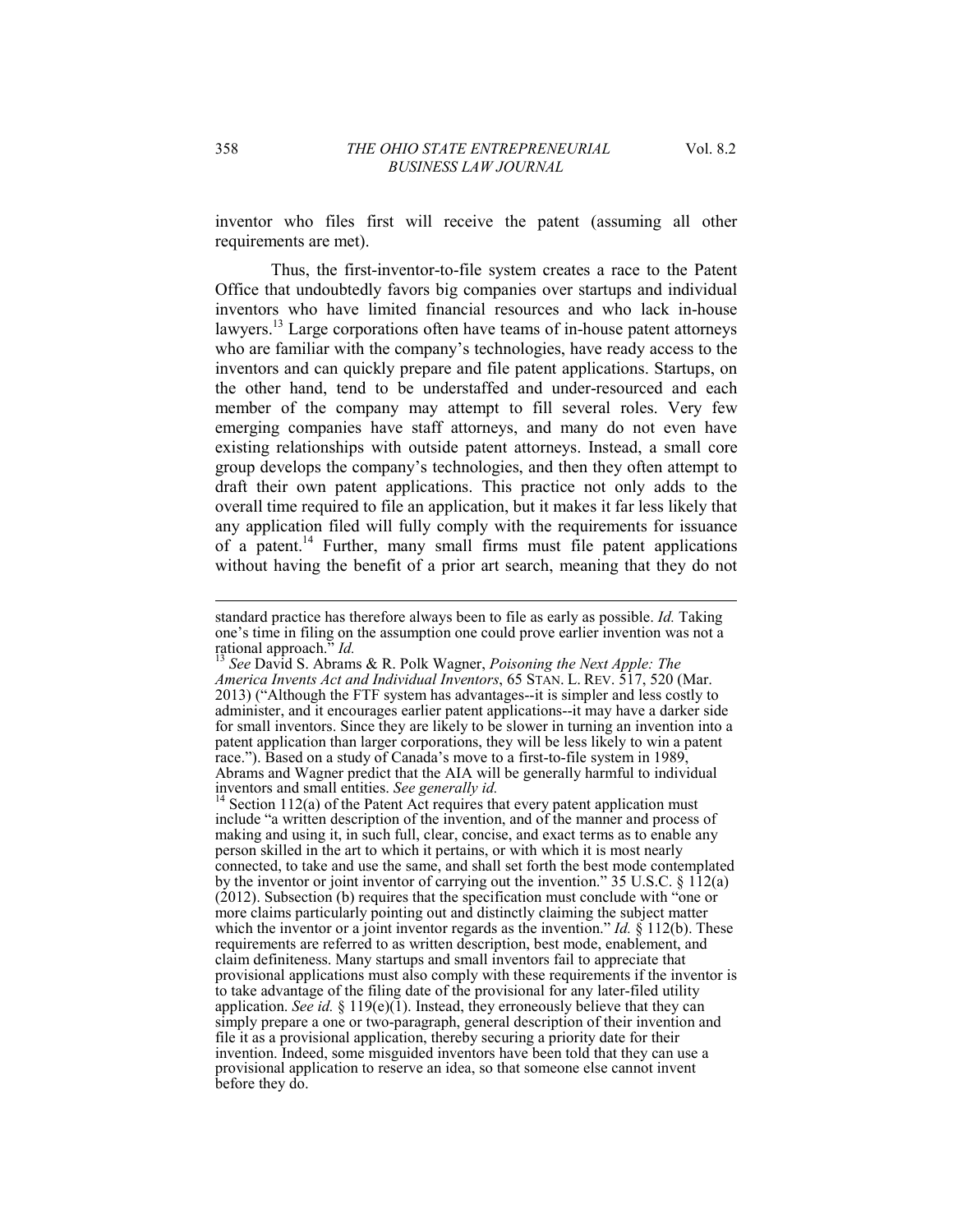even have a good understanding of the scope of rights they may be entitled to claim.<sup>15</sup>

In an effort to make the patent system more accessible to small companies, reduced filing fees continue to be made available to qualifying  $\frac{1}{2}$  small entities,<sup>16</sup> and a new "micro entity<sup>117</sup> fee was introduced by the AIA.<sup>18</sup> Small entities receive a fifty percent reduction in patent filing fees, while micro entities receive a seventy-five percent reduction.<sup>19</sup> However, the filing fees represent only a small fraction of the costs associated with filing a patent application and even the attorney fees associated with filing a provisional application on a relatively simple invention can exceed several thousand dollars. As a result, it is unclear how much impact the reduced filing fees actually have and whether these lower fees will ultimately assist startups and individual inventors in obtaining patents. Certainly, reduced filing fees make it less expensive for incubator companies to file their own provisional patent applications, without the assistance of counsel. However, a provisional application must support any claims made in a subsequently filed utility application that claims the filing date of the provisional,  $2^{0}$  and it may prove very difficult for inventors to draft such an application without the assistance of an experienced attorney. Inventor-drafted provisional applications often fail to provide enabling disclosures, and they may also

<sup>&</sup>lt;sup>15</sup> Some attorneys are counseling their clients to file serial provisional applications as they continue to refine their invention and develop additional subject matter. *See, e.g.,* Health W. Hoglund, et al., *A Different State of Grace: The New Grace Period Under the AIA*, 5 LANDSLIDE, no. 1, July/Aug. 2013, at 52.<br><sup>16</sup> *See* 37 C.F.R. § 1.27 (2013). <sup>17</sup> A "micro entity" is a small entity who has not been named as an inventor on

more than four previously filed patent applications, has a gross income of less than three times the nation median household income, and has not licensed or assigned an interest in the claimed invention to a third party. 35 U.S.C. § 123.

<sup>18</sup> The House Committee Report indicates that Congress recognizes that independent inventors, small businesses and non-profit organizations should not bear the same financial burden for filing patent applications as large corporations. The report further states: "[t]he Committee was made aware, however, that there is likely a benefit to describing—and accommodating—a group of inventors who are even smaller, in order to ensure that the USPTO can tailor its requirements, and its assistance, to the people with very little capital, and just a few inventions, as they are starting out." This smaller group of "micro entities" is expected to be composed of "truly independent inventors." H.R. REP. NO. 112-98, at  $50$  (2011) (citing  $35$ U.S.C.  $\S$  41(h)).

<sup>19</sup> *See Fee Schedule*, U.S. PAT. & TRADEMARK OFF. (Oct. 4, 2013 11:39 AM), http://www.uspto.gov/web/offices/ac/qs/ope/fee031913.htm. At the time of this writing, the basic filing fee for a provisional patent application was \$260. The filing fee for small entities was \$130, while micro entities paid only \$65 to file a provisional application.

<sup>20 35</sup> U.S.C. § 119(e)(1); *see also* New Railhead Mfg. v. Vermeer Mfg. Co., 298 F.3d 1290 (Fed. Cir. 2002).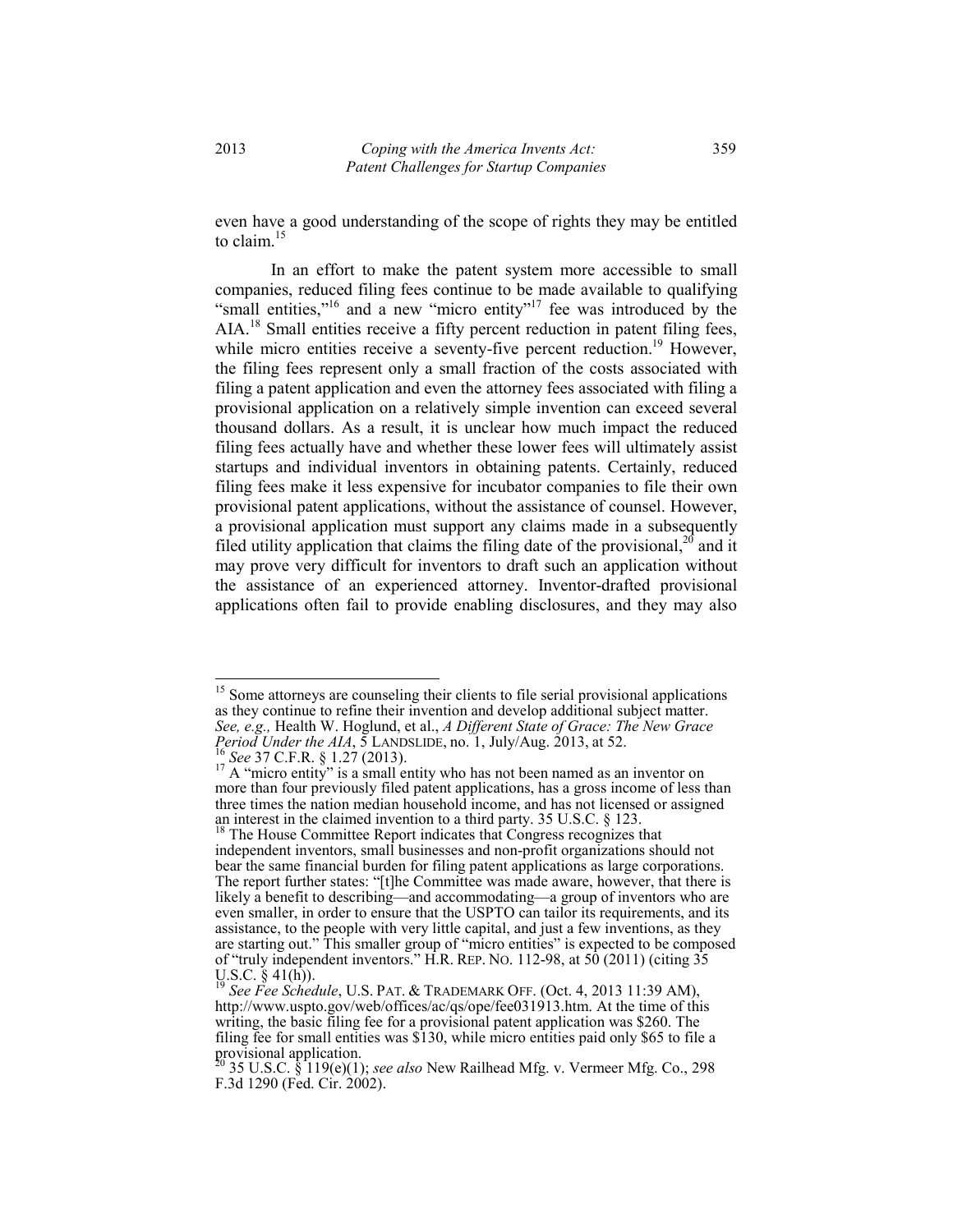fail to describe alternative embodiments or to seek broad protection for the invention.<sup>21</sup>

Fortunately, pro bono legal assistance is becoming increasingly available to individual inventors and emerging companies who are seeking to file patent applications. Section 32 of the AIA instructed the U.S. Patent and Trademark Office (USPTO) Director to "work with and support intellectual property law associations across the country in the establishment of pro bono programs designed to assist financially underresourced independent inventors and small businesses. $^{222}$  Accordingly, in October 2011, the AIA Pro Bono Task Force was convened and a pilot program took place in Minnesota starting later that year. An additional sixteen programs were scheduled to start in  $2012-13$ , and it has been predicted that national coverage will be achieved in  $2014<sup>23</sup>$  Beginning October 12, 2012, the Federal Circuit Bar Association (FCBA) began serving as the National Clearinghouse for the patent pro bono outreach program. As part of this effort, the FCBA collects information from potentially eligible inventors, provides initial screening of the applications and forwards information to regional patent pro bono organizations. The regional organization then makes its own determination regarding an applicant's eligibility to receive assistance and whether a practitioner is available to provide such assistance.<sup>24</sup>

Additional legal assistance may be available to small companies through the USPTO's Law School Clinical Certification Pilot Program.<sup>25</sup> The program allows law students enrolled in clinics at participating schools to file and prosecute patent and trademark applications with the USPTO. Students work under the supervision of a faculty clinic supervisor, and each law school establishes its own criteria for selecting clients to receive

example, it is not uncommon for inventors to describe their invention in absolute terms (e.g. "the voltage must be  $5.0$  volts") when, in fact, those details only pertain to one embodiment, and other configurations can be used where suitable (e.g. voltages greater or lesser than 5.0 volts can be used, depending on the voltage level of the power supply).").

<sup>21</sup> *See* CHRISTOPHER J. ROURKE, KEY STRATEGIC CONSIDERATIONS IN OBTAINING DOMESTIC AND INTERNATIONAL PATENTS (Aspatore Books ed., 2013) ("For

 $^{22}$  Leahy-Smith America Invents Act, Pub. L. No. 112-29, § 32, 125 Stat. 284, 340 (2011) (codified in scattered section of 35 U.S.C. (2012)).

<sup>23</sup> Amy M. Salmela & Mark R. Privratsky, *Patent Law Pro Bono: A Best Practices* 

*Handbook*, 4 CYBARIS AN INTELL. PROP. L. REV. 1, 9 (2012).<br><sup>24</sup> *See PTO Pro Bono Program*, FED. CIRCUIT B. ASS'N (Mar. 20, 2012), http://www.fedcirbar.org/olc/pub/LVFC/cpages/misc/pto.jsp.

<sup>25</sup> *See Frequently Asked Questions - Law School Clinic Certification Pilot Program*, U.S. PAT. & TRADEMARK OFF.,

http://www.uspto.gov/ip/boards/oed/practitioner/agents/law\_school\_pilot\_faq.jsp (last updated Oct. 19, 2012, 1:33 PM).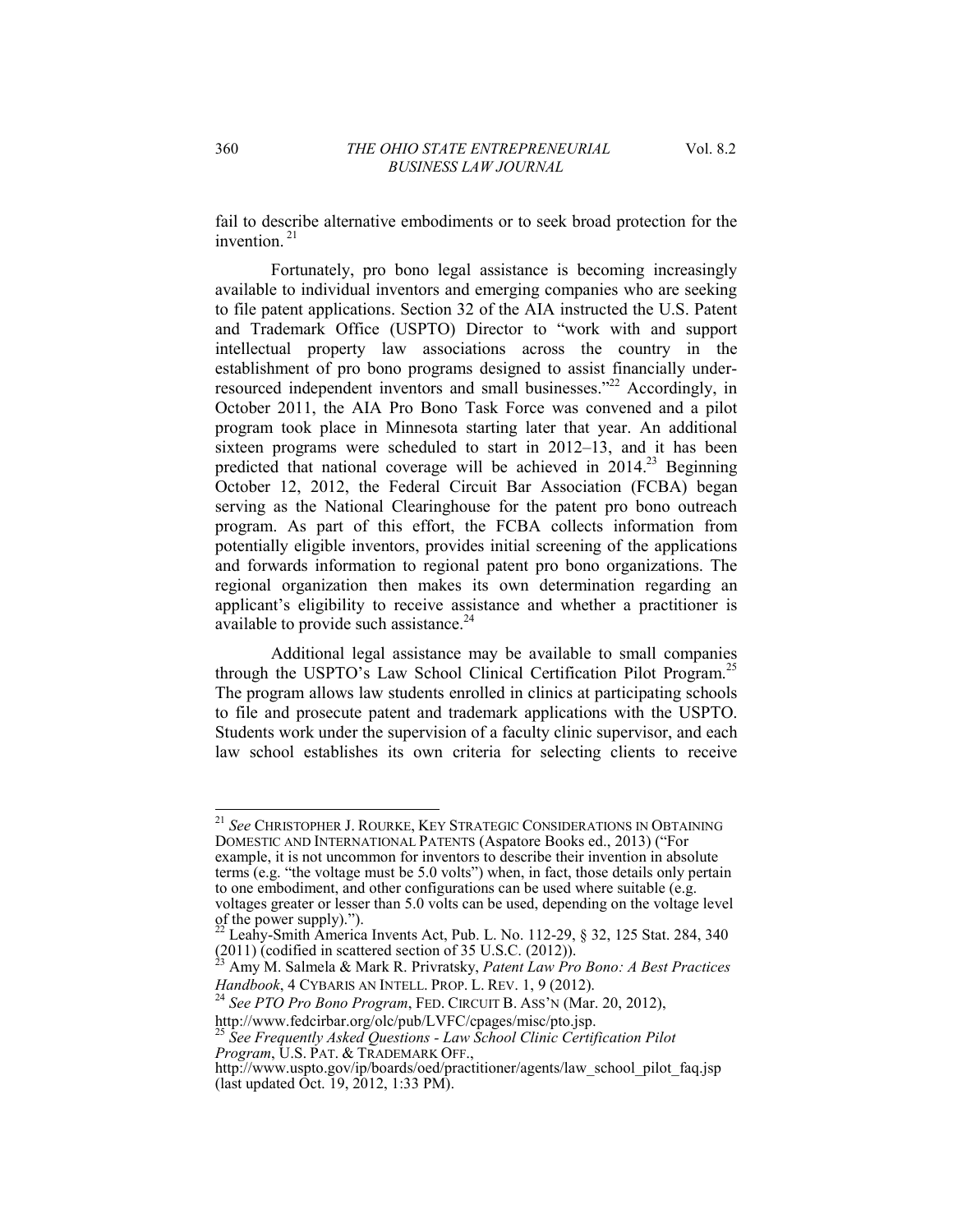services.<sup>26</sup> Schools participating in the program have agreed to make their students' services available at low or no cost. Yet despite these new pro bono and low bono resources, demand will undoubtedly outstrip supply and many young companies will continue to be unable to afford legal assistance.

#### A. *Expanded Definition of Prior Art*

In addition to creating the first-inventor-to-file system, the new language in § 102 vastly expanded the definition of novelty-destroying prior art, making it much harder for a patent applicant to know whether prior art exists which may limit the scope of its rights or may even invalidate the patent altogether.<sup>27</sup> Under the revised provisions, an invention will not be novel and will not be entitled to receive a patent if it was "patented, described in a printed publication, or in public use, on sale, or otherwise available to the public before the effective filing date of the claimed invention,"<sup>28</sup> or if it was described in a patent or published patent

 $27$  Note, however, that the AIA eliminates certain categories of prior art that existed previously. The USPTO explains in its Examination Guidelines:

The AIA eliminates the provisions in pre-AIA 35 U.S.C. 102(c) (abandonment of the invention),  $102(d)$  (premature foreign patenting),  $102(f)$  (derivation), and  $102(g)$  (prior invention by another). Under the AIA, abandonment of the invention or premature foreign patenting is not relevant to patentability. Prior invention by another is likewise not relevant to patentability under the AIA unless there is a prior disclosure or filing of an application by another. The situation in which an application names a person who is not the actual inventor as the inventor (pre-AIA 35 U.S.C. 102 (f)) will be handled in a derivation proceeding under 35 U.S.C. 135, by a correction of inventorship under 37 CFR 1.48 to name the actual inventor, or through a rejection under 35 U.S.C. 101 and 35 U.S.C. 115.

Examination Guidelines for Implementing the First Inventor to File Provisions of the Leahy-Smith America Invents Act, 78 Fed. Reg. 11,059, 11,072 (Feb. 14, 2013) (to be codified at 37 C.F.R. pt. 1) [hereinafter Examination Guidelines].

 $^{28}$  35 U.S.C. § 102(a)(1) (2012).

<sup>26</sup> *See Law School Clinic Certification Pilot Program*, U.S. PAT. & TRADEMARK OFF.,

http://www.uspto.gov/ip/boards/oed/practitioner/agents/v9\_Law\_School\_map.pdf (providing list of participating law schools). The Intellectual Property Law Clinic at the University of Maryland Francis King Carey School of Law participates in the Law School Clinical Certification Pilot Program for both patents and trademarks. Legal services are provided to incubator companies, other early stage businesses, and individual inventors at no charge. In our experience, the number of prospective clients seeking patent assistance increases every semester and, regrettably, some inventors must be turned away.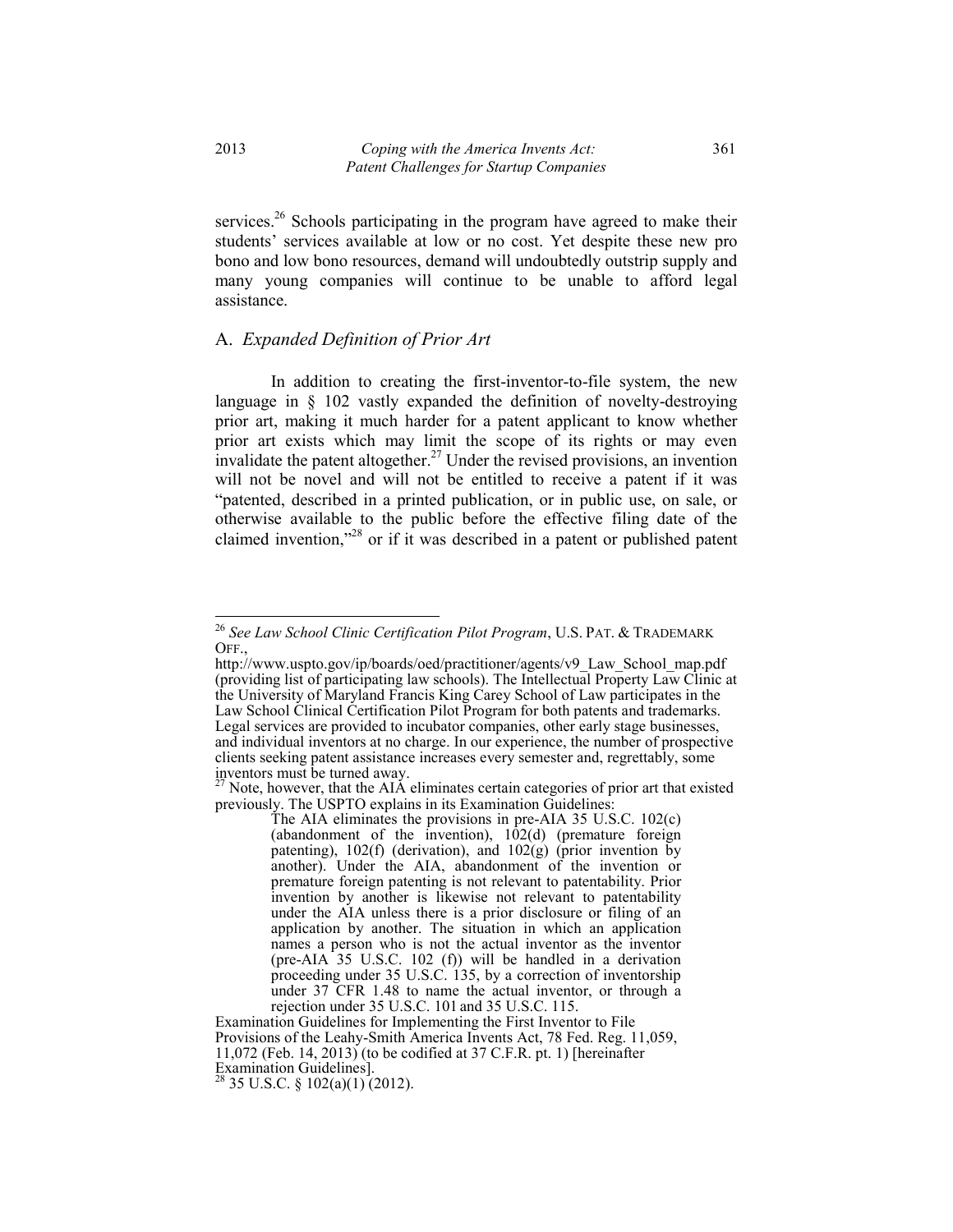application which names another inventor and was effectively filed in the United States before the effective filing date of the claimed invention.<sup>29</sup>

The geographic restrictions contained in the pre-AIA version of § 102 have been removed.<sup>30</sup> Prior art now includes public uses and sales occurring anywhere in the world; it is no longer limited to events taking place in the United States.<sup>31</sup> Prior to the AIA, it was already difficult for an inventor to know about prior sales and uses in the United States, and many sales and uses came to light only when a patent was being challenged in litigation years after it had issued. Now, it will be extremely challenging for small businesses to investigate prior uses and sales occurring in other countries and in other languages. Conducting such an investigation would be time consuming and potentially cost prohibitive. In addition, the temporal window has been widened since prior art now includes everything before the effective filing date of a patent application, not the date of invention.<sup>32</sup> As a result, a patent applicant can no longer antedate or "swear" behind" a reference that predates its filing date. $33$ 

It is not clear whether non-public uses and commercial activity will constitute prior art under the AIA. Previously, the public use and on-sale bars included commercial activity by an inventor, even if the activity itself was not public. $34$  The legislative history contains some indication that the AIA was intended to eliminate the prior art effect of private offers for sale, private uses and secret processes that result in an end product or service that

<sup>&</sup>lt;sup>29</sup> *Id.* at  $\S 102(a)(2)$ .

<sup>&</sup>lt;sup>30</sup> *See* H.R. REP. NO. 112-98, at 42 (2011) ("Prior art . . . will no longer have any geographic limitations.").

 $35 \text{ U.S.C. }$  §  $102(a)(1)-(2)$ . The pre-AIA version of § 102(a) provided that person was entitled to receive a patent unless "the invention was known or used by others *in this country*, or patented or described in a printed publication in this or a foreign country, before the invention thereof by the applicant for patent" (emphasis added). *Id.* Section 102(b) provided that a person was entitled to a patent unless the invention was "patented or described in a printed publication in this or a foreign country or in public use or on sale *in this country*<sup>3</sup> more than one year before the patent application was filed. *Id.* § 102(b). In both instances, public knowledge, public use and sales of the invention constituted prior art to a claimed invention only if they occurred in the United States; foreign knowledge, uses and sales were  $ext{excluded.}$ 

<sup>32</sup> MaCharri Vorndran-Jones, et al., *Top Five Dangers for the AIA Unwary*, 5 LANDSLIDE, no. 5, May/June 2013, at  $\overline{11}$ .<br><sup>33</sup> Prior to the AIA, the USPTO regarded an applicant's filing date as its

presumptive invention date. The applicant could antedate or "swear behind" a prior art reference by providing evidence that the applicant invented prior to the date of the prior art reference. *See JANICE M. MUELLER*, PATENT LAW 243–44 (4th ed. 2013).

 $^{34}$  DONALD S. CHISUM, CHISUM ON PATENTS, § 3[3.3][3.3.1] at AIA-51 (1997) [hereinafter CHISUM ON PATENTS]; *see also* Pfaff v. Wells Elecs.*,* 525 U.S. 55  $(1998)$ ; Metallizing Eng'g Co. v. Kenyon Bearing & Auto Parts Co., 153 F.2d 516 (2d Cir. 1946).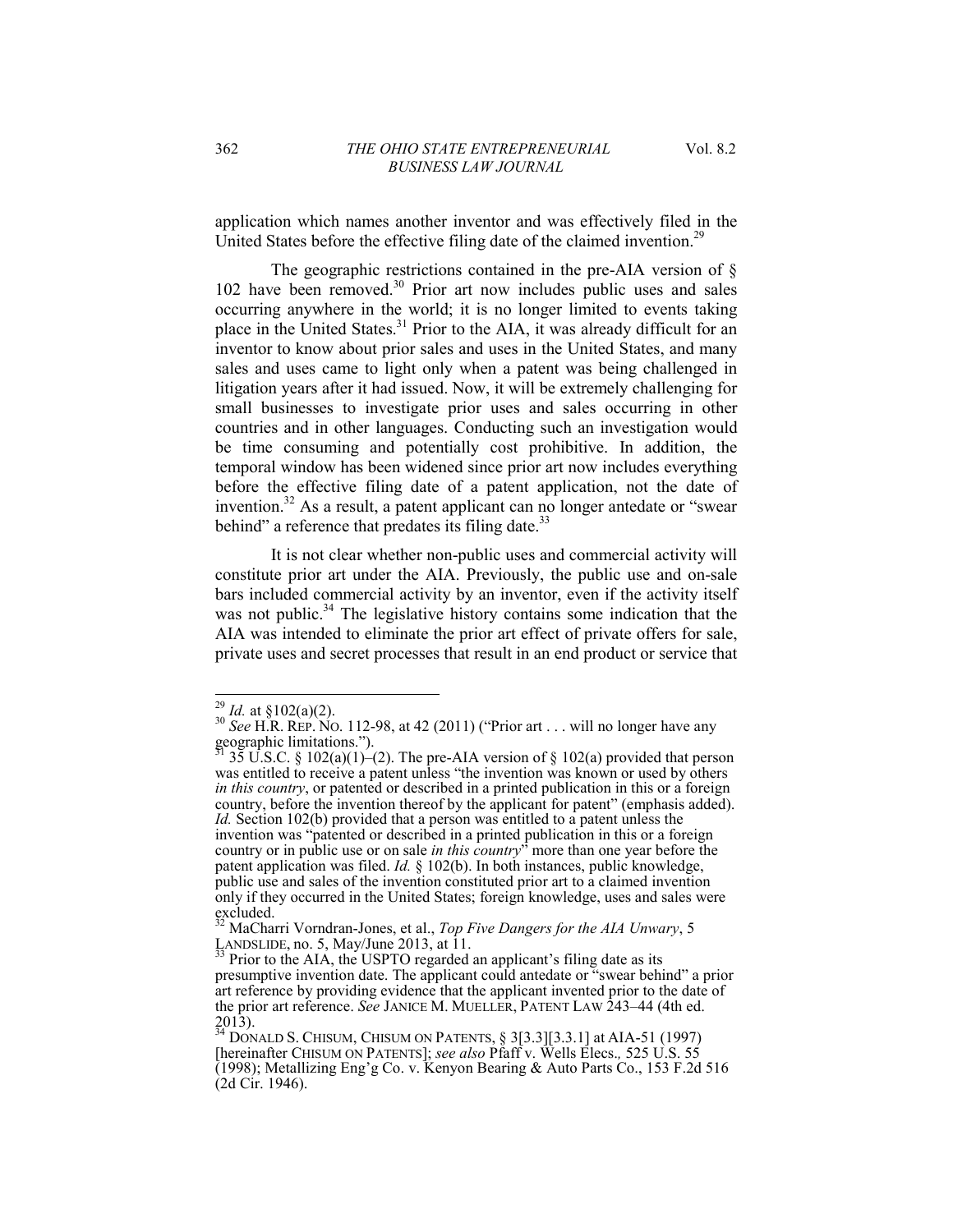is then made public.<sup>35</sup> In the final Examination Guidelines the USPTO takes the position that secret sales and uses do not qualify as prior art.<sup>36</sup>

In addition, there has already been considerable debate about what it means for an invention to be "otherwise available to the public." Does that language create a new category of prior art: those instances where the invention was "otherwise available to the public" before the effective filing date of the claimed invention? Or were the words "otherwise available to the public" intended to modify the preceding language in the new version of § 102 ("in public use, on sale, or otherwise available to the public")?<sup>37</sup> The House Report on the AIA states that the "available to the public" language was added to clarify the broad scope of relevant prior art, as well as to emphasize the fact that prior art must be publicly accessible.<sup>38</sup> One commentator has suggested that:

> [w]hether an invention has been made available to the public is the same inquiry that it undertaken under existing [i.e., pre-AIA] law to determine whether a document has become publicly accessible, but it is conducted in a more generalized manner to account for disclosures of information that are not in the form of documents. $39$

The USPTO, however, appears to take a more expansive view of what it means for a reference to be "otherwise available to the public." In the recently issued Examination Guidelines for §§ 102 and 103, the USPTO characterizes the "otherwise available to the public" language as a "catch-

<sup>35</sup> *See* CHISUM ON PATENTS, *supra* note 34, at AIA-52 (citing 157 CONG. REC. S1496 (statement of Sen. Patrick Leahy)).

S1496 (statement of Sen. Patrick Leahy)).<br><sup>36</sup> Examination Guidelines, *supra* note 27, at 11060 ("[A]n activity (such as a sale, offer for sale, or other commercial activity) is secret (non-public) if, for example, it is among individuals having an obligation of confidentiality to the inventor."). <sup>37</sup> *See* CHISUM ON PATENTS, *supra* note 34, at AIA-52. 38 H.R. REP. NO. 112-98, pt. 1, at 43 (2011). 39 157 CONG. REC. S1370 (daily ed. Mar. 8, 2011) (statement of Sen. Kyl); *see also*

<sup>157</sup> CONG. REC. S1042 (daily ed. Mar. 1, 2011) (statement of Sen. Kyl)

 $('[A]$ vailable to the public" means the same thing that "publicly accessible" does in the context of a publication. Subject matter makes an invention publicly accessible or available if an interested person who is skilled in the field could, through reasonable diligence, find the subject matter and understand the invention from it."); Robert A. Armitage, *Understanding the America Invents Act and Its Implications for Patenting*, 40 AIPLA Q.J., 1, 59 (2012) ("Whether an invention has been made available to the public is the same inquiry that is undertaken under existing law to determine whether a document has become publicly accessible, but is conducted in a more generalized manner to account for disclosures of information that are not in the form of documents.").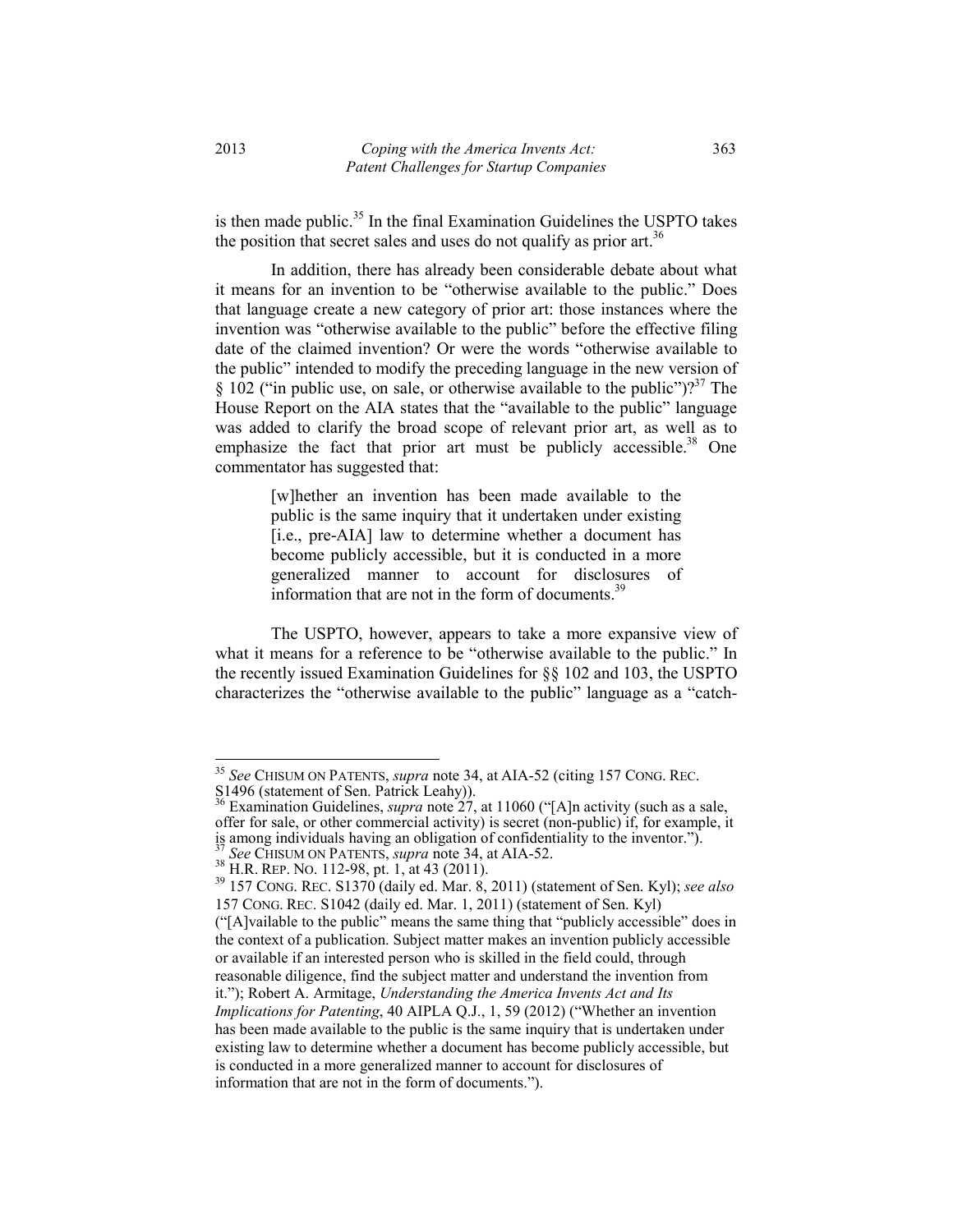all" provision that defines a "new category of prior art." $40$  The USPTO takes the position that this catch-all provision allows its patent examiners and other decision makers to focus on whether the disclosure was "available to the public," rather than being bound by the means through which the claimed invention became available to the public.<sup>41</sup> The Examination Guidelines explicitly state that that an invention may be available to the public where it is the subject of "a student thesis in a university library, a poster display or other information disseminated at a scientific meeting, subject matter in a laid-open patent application, a document electronically posted on the Internet, or a commercial transaction that does not constitute a sale under the Uniform Commercial Code.<sup> $142$ </sup> Under pre-AIA law, these types of events were close calls and their status as prior art depended upon factors such as whether the documents or information in question were readily accessible (e.g., indexed<sup>43</sup>) or likely to have been copied (e.g., photographs likely to have been taken at a poster session<sup>44</sup>). However, under the AIA, the USPTO may be trying to create a hard-and-fast rule that these types of events will always constitute prior art if the subject matter is, in some way, available to the public. The USPTO takes the position that even if a document or other disclosure does not constitute a printed publication, or a transaction does not satisfy the requirements for a sale, it may still be prior art if the claimed invention is available to the public.<sup>4</sup>

Startup companies may also be surprised at the relatively low level of detail required in order for a reference to have some prior art effect. If a prior art document (i.e., a patent, published patent application or a printed publication) is going to be used to show that an invention is anticipated under  $\S$  102, then "'each and every element of the claimed invention' must be disclosed either explicitly or inherently, and the elements must be 'arranged or combined in the same way as in the claim.<sup> $1/46$ </sup> Additionally, the prior art document must enable a person of ordinary skill in the art to *make* the invention without undue experimentation. However, there is no

<sup>40</sup> Examination Guidelines, *supra* note 27, at 11075. The examination guidelines do not constitute substantive rulemaking and do not have the force and effect of law. Instead, they set out the USPTO's interpretation of the amendments enacted by the

AIA. *Id.* at 11059.<br><sup>41</sup> *Id.* at 11075.<br><sup>42</sup> *Id.* (citations omitted).<br><sup>43</sup> *See, e.g., In re* Hall, 781 F.2d 897 (Fed. Cir. 1986) (regarding student thesis).<br><sup>44</sup> *See* Application of Bayer, 568 F.2d 1357 (C.C.P.A. 197

session at a conference); *see also* U.S. PATENT & TRADEMARK OFFICE, MANUAL OF PATENT EXAMINING PROCEDURE § 2128 (8th ed. 2012).<br><sup>45</sup> Examination Guidelines, *supra* note 27, at 11075.<br><sup>46</sup> Id. at 11074.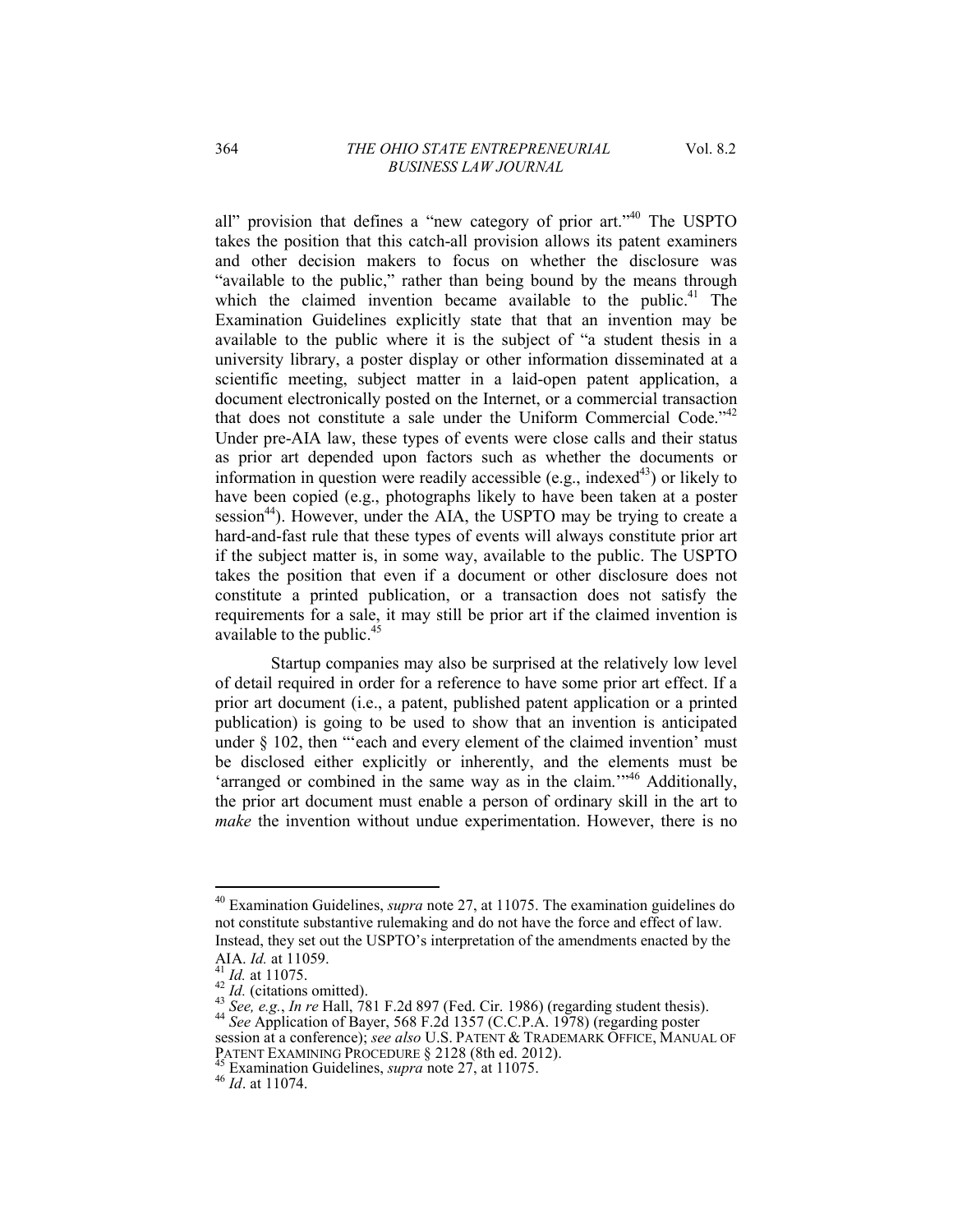requirement that a prior art document teach a person skilled in the art to *use* the invention.<sup>47</sup>

Much less is required where a prior art document is being used to support an obviousness rejection under  $35 \text{ U.S.C. }$  §  $103<sup>48</sup>$  and a reference that is not fully enabling may be prior art for purposes of obviousness.<sup>49 "In</sup> accordance with pre-AIA case law concerning obviousness, a disclosure may be cited for all that it would reasonably have made known to a person of ordinary skill in the art."<sup>50</sup> As a result, even if a prior art document does not qualify as anticipatory prior art under  $\S$  102, it may still be used by the examiner as the basis for an obviousness rejection.

The practical effect of the AIA's expanded definition of prior art is that it has become much harder for any applicant to know whether there is prior art in existence that may limit the scope of its patent rights or may even invalidate those rights altogether, and undoubtedly the level of uncertainty faced by small businesses will be far higher. There is a lack of certainty about whether certain references or events will even have prior art effect. Further, given the broadened scope of prior art, patentability searches will become much more expensive and will take longer to complete. Freedom to operate opinions may be more difficult to obtain, and companies attempting to enforce their patents against alleged infringers will be at greater risk of having those patents invalidated.

<sup>&</sup>lt;sup>47</sup> *Id.* The USPTO distinguishes between the disclosure requirements imposed on a patent applicant under 35 U.S.C. § 112(a) and the level of detail required in a prior art reference. 35 U.S.C. § 112(a)  $(2012)$ . In order to satisfy the requirements for patentability, a patent applicant must provide a written description of the claimed invention that enables a person of ordinary skill in the art to make and use the entire scope of the invention. *Id.* An anticipatory prior art reference, on the other hand, is only required to disclose all elements of the claimed invention arranged in the same way as they are in the claim, and also provide sufficient guidance to enable a person skilled in the art to make (but not to use) the claimed invention. *Id.*  Further, the prior art documents are only required to describe and enable one skilled in the art to make one embodiment (or a single species) of the claimed invention; it need not describe and enable the entire scope of the claimed invention. *Id.* 

 $48$ <sup>48</sup> The standard for obviousness is set forth in §103, which provides:

A patent for a claimed invention may not be obtained, notwithstanding that the claimed invention is not identically disclosed as set forth in section 102, if the differences between the claimed invention and the prior art are such that the claimed invention as a whole would have been obvious before the effective filing date of the claimed invention to a person having ordinary skill in the art to which the claimed invention pertains. Patentability shall not be negated by the manner in which the invention was made.

*Id.* § 103. *See, e.g.*, KSR Int'l v. Teleflex Inc., 550 U.S. 398 (2007). <sup>49</sup> *See* CHISUM ON PATENTS, *supra* note 34. <sup>50</sup> Examination Guidelines, *supra* note 27, at 11074.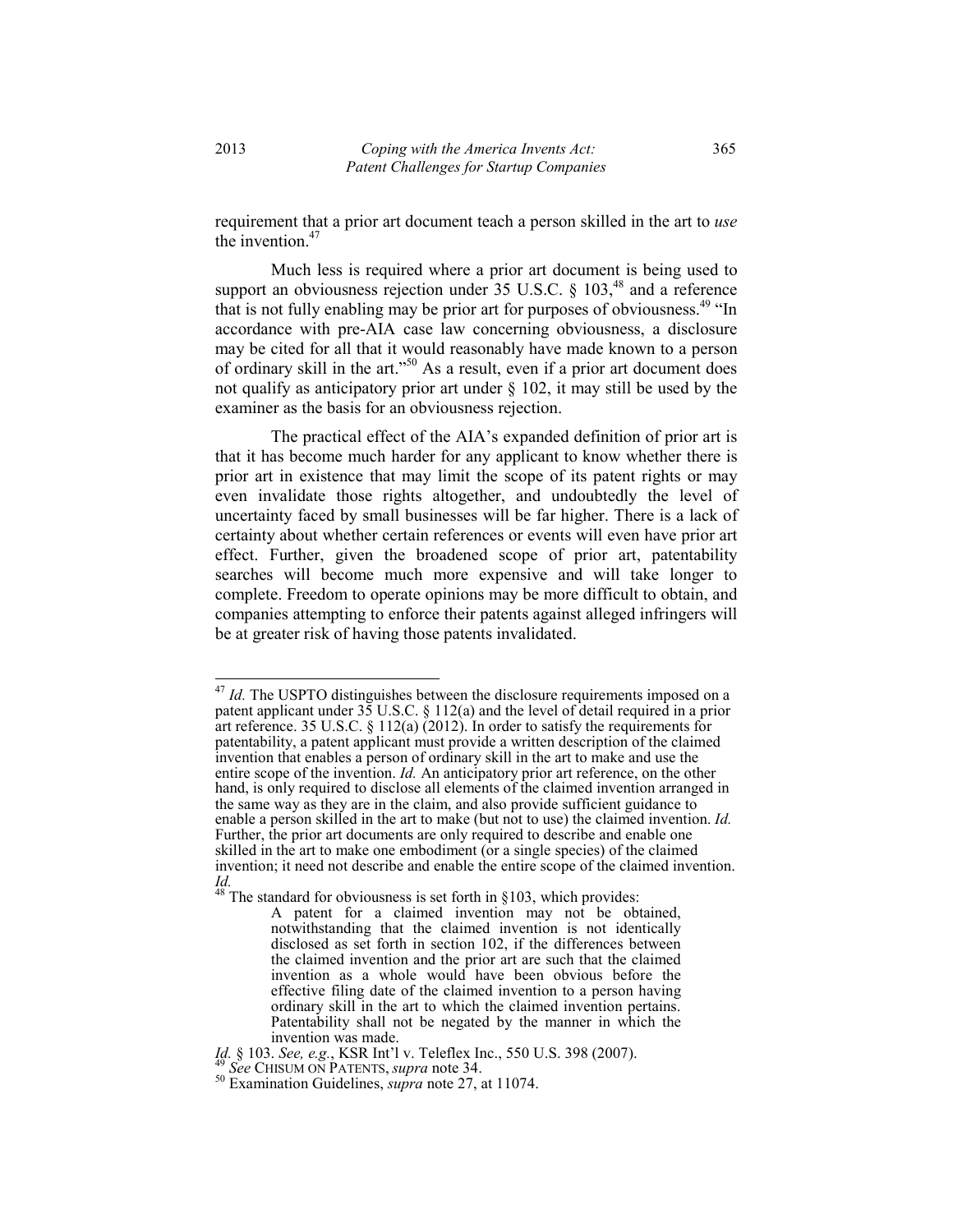## B. "Disclosures" and Exceptions from Prior Art

Under the AIA, the revised version of §102 contains two "exceptions" to the definition of prior art. The Act provides:

 $(b)$  Exceptions.—

(1) Disclosures made 1 year or less before the effective filing date of the claimed invention.—A disclosure made 1 year or less before the effective filing date of a claimed invention shall not be prior art to the claimed invention under subsection (a)(1)  $if$ 

(A) the disclosure was made by the inventor or joint inventor or by another who obtained the subject matter disclosed directly or indirectly from the inventor or joint inventor; or

(B) the subject matter disclosed had, before such disclosure, been publicly disclosed by the inventor or a joint inventor or another who obtained the subject matter disclosed directly or indirectly from the inventor or a joint inventor. $51$ 

The AIA thus retains a one-year grace period for inventors to file a patent application following an otherwise novelty-defeating event.<sup>52</sup> An inventor's own work and disclosures made less than one year before he or she files a patent application will not qualify as anticipatory prior art, nor will disclosures based on information obtained from the inventor. In addition, subsequent disclosures by third parties will not have prior art effect, so long as the patent applicant had previously disclosed the same subject matter.

Because of the new exceptions contained in  $\S$  102(b)(1), the AIA has sometimes been characterized as a "first to disclose" system of patent priority.<sup>53</sup> While small companies may therefore conclude that they can best protect their ability to obtain a patent by rushing to disclose their invention to the public,<sup>54</sup> they are more likely to place their rights in jeopardy by

<sup>&</sup>lt;sup>51</sup> 35 U.S.C. § 102(b)(1).<br><sup>52</sup> CHISUM ON PATENTS, *supra* note 34, at AIA-45.<br><sup>53</sup> *See* Arpita Bhattacharyya & Eric P. Raciti, *The Not-So-Amazing Grace Period* <sup>53</sup> See Arpita Bhattacharyya & Eric P. Raciti, *The Not-So-Amazing Grace Period Under the AIA*, CIPA J. (Sept. 2012) (characterizing the AIA as a "first-inventorto-publish" system).

 $^{54}$  At least one "defensive publication" site was created when the AIA §102 took effect in March 2013. FirsttoDisclose.org is an "online repository for inventors to disclose their inventions to the public." See FIRSTTODISCLOSE.ORG,

http://www.firsttodisclose.org (last visited Oct. 16, 2013). The website states that "[t]he use of FirsttoDisclose.org may help prevent another person or entity from claiming patent protection on your idea." *Id.*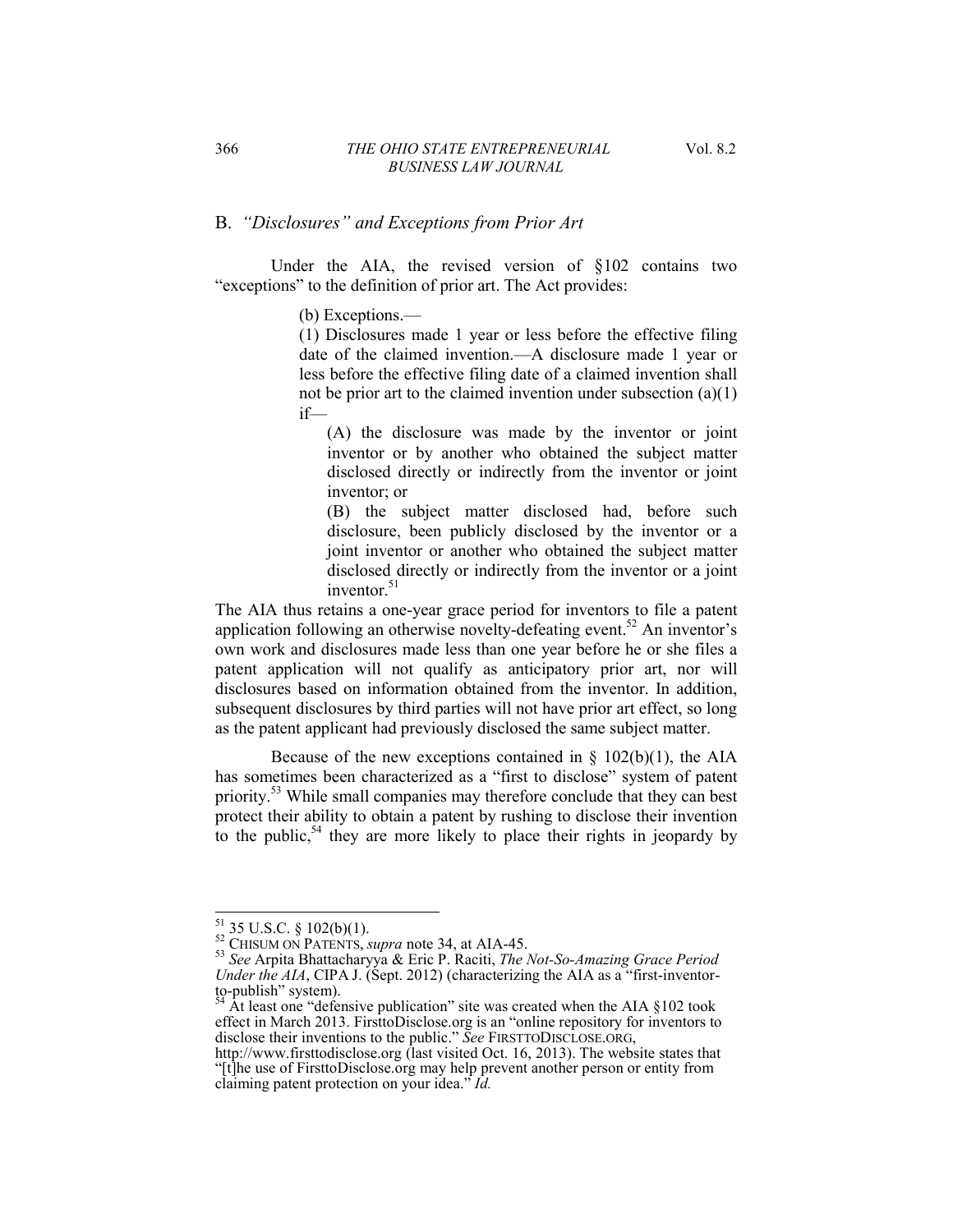doing so. There was no such thing as a "poor man's patent"<sup>55</sup> before the AIA, and the AIA did not create one by adding the  $\S$  102(b)(1) exclusions.

Any disclosure makes the invention public and eliminates the advantage of secrecy that would be afforded by filing a provisional patent application.56 Further, even if a disclosure will not have prior art effect in the United States, it may still result in a loss of rights abroad. As a result, any company interested in obtaining international patent rights should never disclose its invention prior to filing a patent application. If an invention is accidentally disclosed, it is prudent to file a patent application as quickly as possible after the disclosure. Many practitioners believe that the new rules "increase the need for maintaining secrecy and preventing public disclosure until a patent application is filed.<sup> $\overline{55}$ </sup>

Moreover, it is still unclear precisely what constitutes a "disclosure" for purposes of  $\S$  102(b)(1). The AIA does not provide a definition, and as of this writing, no court has entered an opinion construing the term "disclosure" as it is used in  $\S$  102(b)(1). In its Examination Guidelines, the USPTO has indicated that it plans to treat the term "disclosure" as "a generic expression intended to encompass the documents and activities enumerated in the AIA"  $\S$  102(a) (i.e., being patented, described in a printed publication, in public use, on sale or otherwise available to the public, or being described in a U.S. patent, a published U.S. patent application or a WIPO publication of a PCT application designating the U.S. $)$ <sup>58</sup>

 $55$  A "poor man's patent" is an urban legend, whereby inventors believe they can obtain patent rights by writing a description of their invention and mailing it to themselves. They believe that the date of the postmark establishes and invention date or creates some sort of patent rights without the need to file a patent application. The process is not recognized by the Patent Act, confers no rights, and could potentially result in a loss of patent rights.

<sup>56</sup> Heath W. Hoglund, et al., *A Different State of Grace: The New Grace Period Under the AIA*, 5 LANDSLIDE, no. 6, July/Aug. 2013, at 49. Patent applications are kept in confidence by the USPTO, and applications are not published until 18 months after filing. Provisional applications and applications for design patents are<br>not published. See 35 U.S.C.  $\S$  122.

not published. *See* 35 U.S.C. § 122.<br><sup>57</sup> KAVANAUGH, *supra* note 4, at 6.<br><sup>58</sup> Examination Guidelines, *supra* note 27, at 11075; *see also* Armitage, *supra* note 39 ("The terms 'disclosed' and 'disclosure' provide the broadest possible terminology to convey that subject matter has been divulged and, thus, can qualify as prior art to a claimed invention under new  $\S 102(a)(1)$ ."); Robert P. Merges, *Priority and Novelty Under the AIA*, 27 BERKELEY TECH. L.J. 1023, 1033 (2012) ("There are good reasons to read the term 'disclosure' in AIA  $\S$  102(b) to mean any prior art reference defined under AIA  $\S$  102(a)."). A disclosure would then include subject matter that is patented, described in a printed publication, or in public use, on sale, or otherwise available to the public prior to the applicant's filing date, as well as subject matter described in a patent or published patent application prior to the applicant's filing date.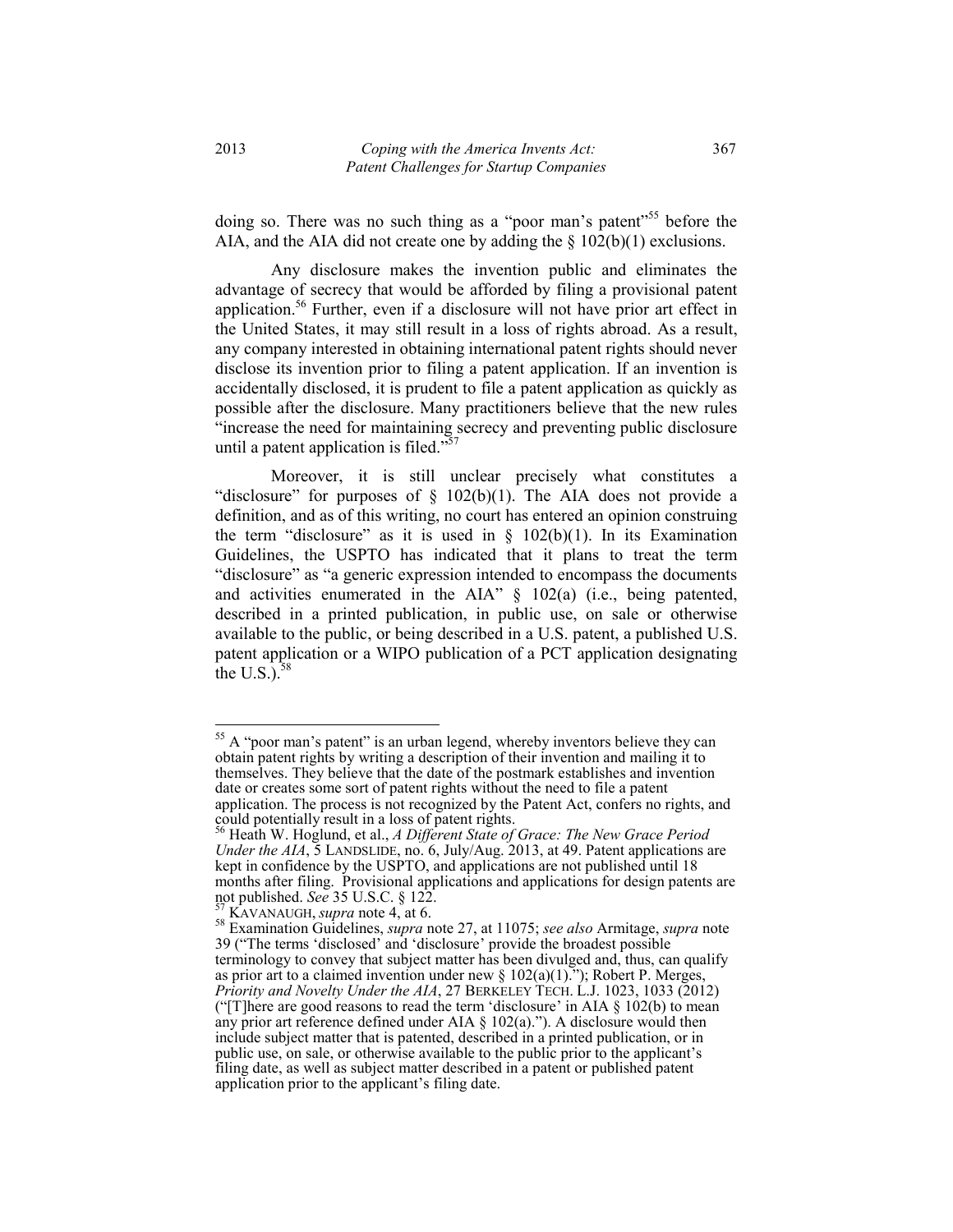There is a lack of clarity regarding whether the experimental use exception to the public use bar will continue to be recognized under the AIA.<sup>59</sup> Under pre-AIA law, the experimental use exception prevented certain public or private uses from being recognized as prior art and also prevented the clock from running when calculating the date by which an inventor must file a patent application or else lose his right to obtain patent protection.<sup>60</sup>

There is also a lack of clarity about when a disclosure will be disqualified from having prior art effect and the type of evidence that will be required to do so.<sup>61</sup> The USPTO states that the evidence that is necessary to show that a disclosure was made by the inventor or a joint inventor will vary from case to case, depending upon whether it is apparent from the disclosure itself that it was made by the inventor or a joint inventor.<sup>62</sup> If the disclosure in question is a printed publication (e.g., a journal article) and the list of authors includes individuals who are not named as inventors in the patent application, the USPTO will treat that publication as prior art unless the applicant files an affidavit or declaration establishing that the publication is not prior art because the additional authors obtained the information from the inventors.  $63$ 

 A more problematic situation is presented by intervening disclosures by third parties during the one-year grace period. Section 102(b)(1)(B) creates an exception for disclosures made one year or less before the effective filing date of a claimed invention "where the subject matter disclosed" had already been publicly disclosed by the inventor or joint inventor (or someone who obtained the subject matter disclosed from the inventor or a joint inventor).<sup>64</sup> The USPTO takes the position that the "subject matter" of the intervening disclosure must be the same as the subject matter of the inventor's initial disclosure, if the exception is to apply.65 If the subject matter of the intervening disclosure varies from the subject matter initially disclosed by the inventor, then "there are two

<sup>&</sup>lt;sup>59</sup> CHISUM ON PATENTS, *supra* note 34.

<sup>59</sup> CHISUM ON PATENTS, *supra* note 34. 60 City of Elizabeth v. Am. Nicholson Pavement Co., 97 U.S. 126 (1877); Lough v.

Brunswick Corp., 86 F.3d 1113 (Fed. Cir. 1996).<br><sup>61</sup> *See* CHISUM ON PATENTS, *supra* note 34, at AIA-71 ("The language of Section 102(b) reeks with ambiguities creating interpretive problems."). Professor Chisum concludes, "[p]re-filing disclosures by inventors with any interest in obtaining patent rights were not a good idea under the pre-AIA law and are less so under the

AIA law despite the 'grace period.'" *Id.* at AIA-72.<br>
<sup>62</sup> Examination Guidelines, *supra* note 27, at 11076.<br>
<sup>64</sup> 35 U.S.C. § 102(b)(1)(B) (2012).<br>
<sup>64</sup> 35 U.S.C. § 102(b)(1)(B) (2012).<br>
<sup>65</sup> Examination Guidelines, *s* U.S.C.  $102(b)(1)(B)$  focuses on the 'subject matter' that had been publicly disclosed by the inventor or a joint inventor.").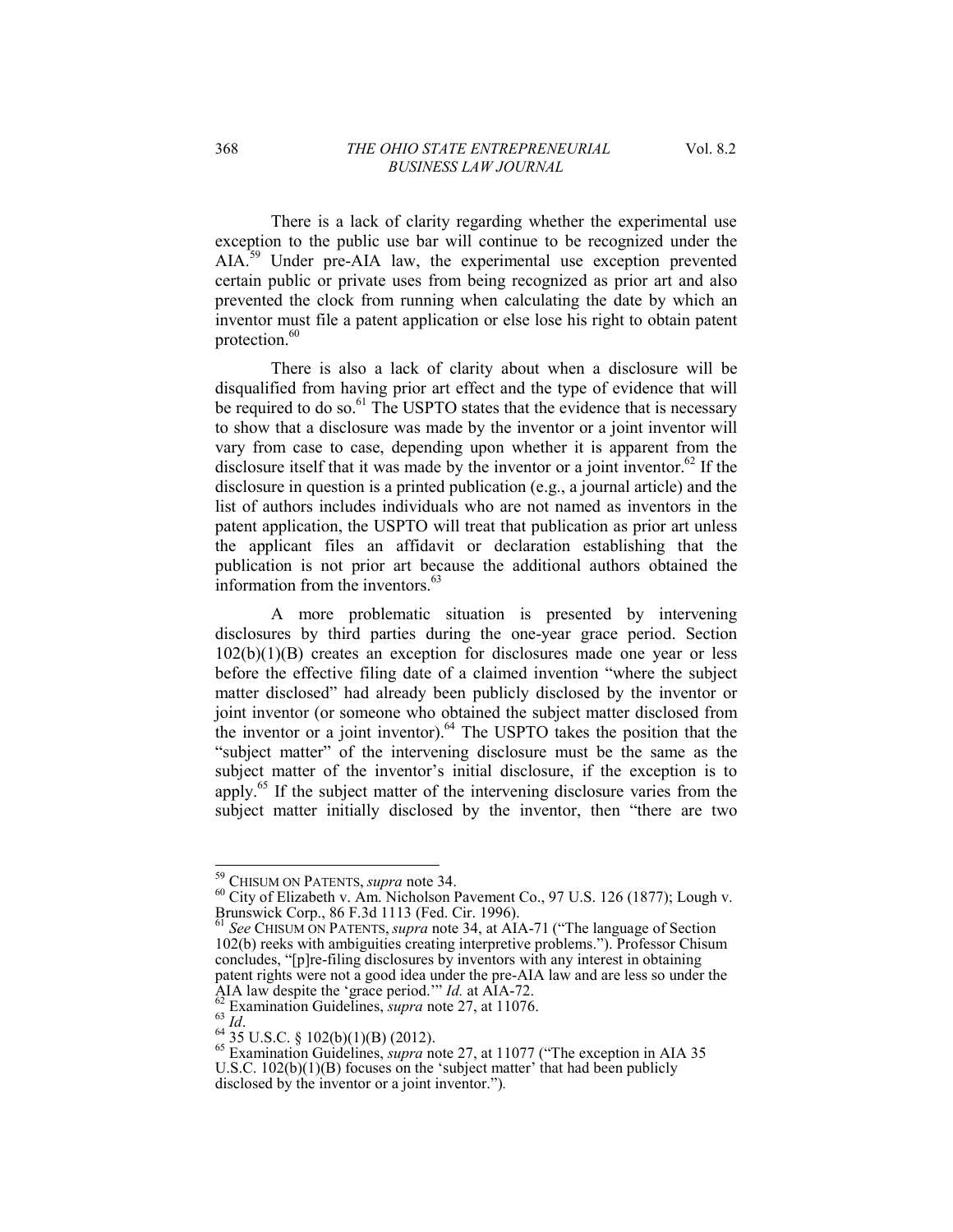discrete subject matters" and the exclusion would not apply.<sup>66</sup> The USPTO also argues that the statute does not include any modifier before the term "subject matter"; that is,  $\S$  102(b)(1)(B) does not create an exception for an intervening disclosure of "substantially the same subject matter."<sup>67</sup>

The USPTO does attempt to qualify the "subject matter" requirement somewhat. It states that there is no requirement that the initial method of disclosure by the inventor be the same as the mode of the intervening disclosure ("e.g., inventor discloses his invention at a trade show and the intervening disclosure is in a peer-reviewed journal").<sup>68</sup> Further, there is no requirement that the disclosure by the inventor be a "verbatim or *ipsis verbis*" restatement of the intervening disclosure, and the exception applies to subject matter of the intervening disclosure that is simply a more general description of the subject matter originally disclosed by the inventor.<sup>69</sup>

Nevertheless, it is clear that if the intervening disclosure adds in any way to the inventor's initial disclosure, the USPTO will give that additional material prior art effect.<sup>70</sup> For example, if an inventor publicly disclosed its invention comprising elements A, B and C and, before the inventor files a patent application, a third party subsequently discloses elements A, B, C and D, then element D of the intervening disclosure will be treated as prior art under the AIA 35 U.S.C. §  $102(a)(1)$ .<sup>71</sup> Similarly, if an inventor publicly discloses a genus, and subsequently a third party discloses a species within that genus, the intervening disclosure of the species will be treated as prior art.<sup>7</sup>

The Small Business Administration (SBA) and others have argued that the USPTO's interpretation of  $\S$  102(b)(1)(B) will seriously hamper an inventor's ability to obtain patent protection for the full scope of its invention. Specifically, the SBA expressed concern that following an initial disclosure by an inventor, a competitor could "simply publish an obvious variant of a disclosed (but not yet patented) invention and strategically block the first inventor's ability to obtain broad patent rights. $v^{73}$  In a letter

 $66$   $1d$ 

<sup>&</sup>lt;sup>67</sup> *Id.* Note: the USPTO says that the Legislative history on this point is inconclusive. See id. at 11066.<br><sup>68</sup> *Id.* at 11067.<br><sup>69</sup> *Id.* at 11067, 11077.

<sup>&</sup>lt;sup>70</sup> *Id.* at 11067, 11077. **See 11067.** The *I*<sup>1</sup> *Id.* ("The subject matter of an intervening grace period disclosure that was not previously publicly disclosed by the inventor or a joint inventor is available as prior art under AIA 35 U.S.C. 102(a)(1).").<br>
<sup>71</sup> *Id.* at 11077.<br>
<sup>72</sup> *Id.* 

<sup>&</sup>lt;sup>73</sup> Letter from Winslow L. Sargeant, Chief Counsel for Advocacy, Small Bus. Admin., to David Kappos, Dir., United States Patent and Trademark Office 3 (Nov. 5, 2012).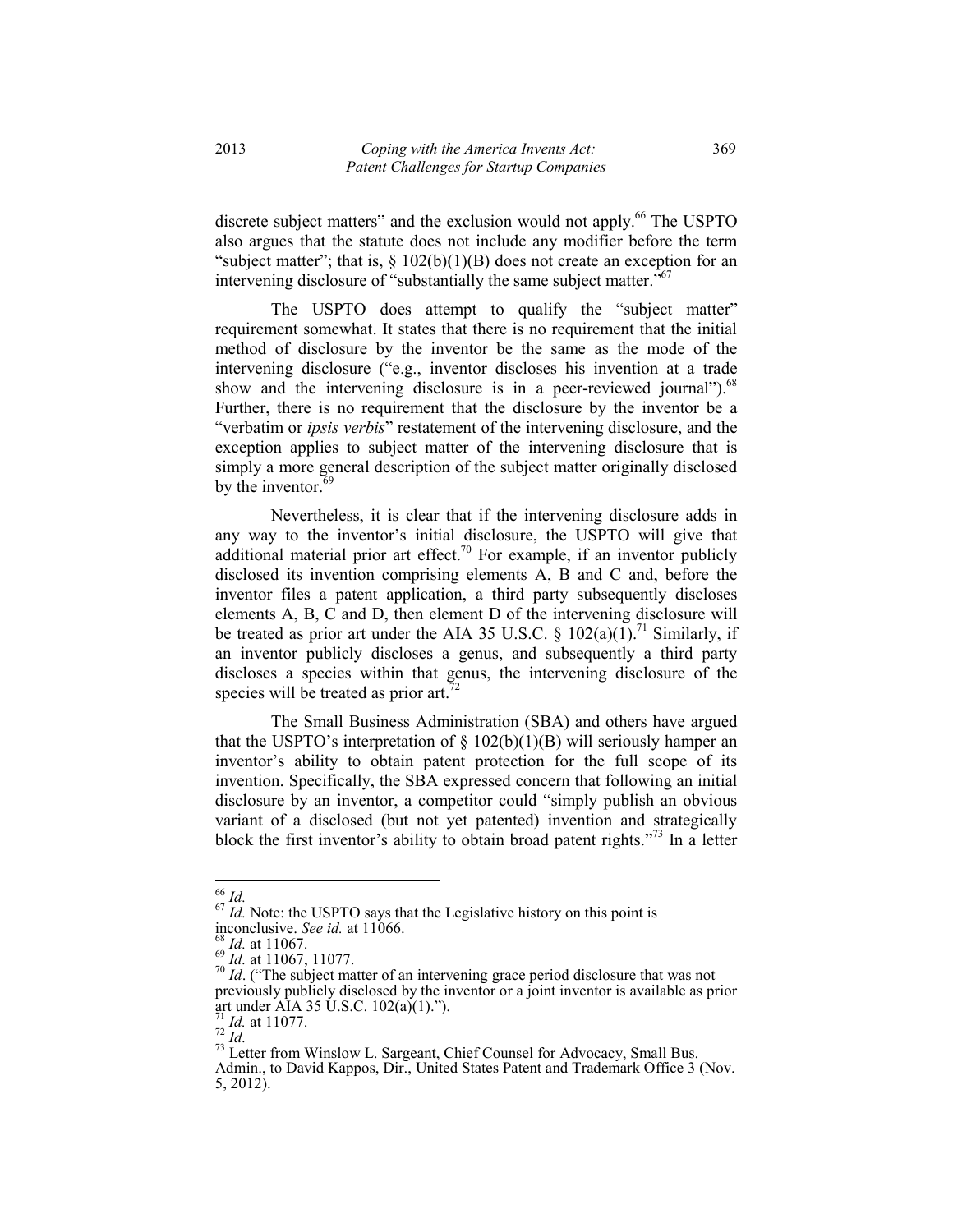to the USPTO, the SBA suggested that these types of scenarios could have a chilling effect on research and development at universities and non-profit institutions. In addition, startup companies and independent inventors may be discouraged from making early-stage disclosures to investors prior to filing a patent application,<sup>74</sup> thereby inhibiting their ability to seek outside financing.<sup>75</sup>

## II. THIRD PARTY CHALLENGES TO PATENTS

The AIA created several new opportunities for third parties to challenge the issuance and validity of patents, leading to increased uncertainty about the value of a startup's patent portfolio.<sup>76</sup> These mechanisms include expanded preissuance submissions by third parties, a new post-grant review proceeding and a revised *inter partes* review proceeding (formerly known as *inter partes* reexamination).77

# A. *Third Party Submissions of Prior Art*

Section 8 of the AIA allows for preissuance submissions by third parties, whereby any third party may submit for consideration any patent, published patent application, or other printed publication of potential relevance to the examination of a patent application.<sup>78</sup> Although this provision of the AIA took effect on September 16, 2012, it applies to all patent applications (including utility, design, and plant applications, as well

<sup>&</sup>lt;sup>74</sup> *Id.* at 3–4.<br><sup>75</sup> A reluctance to talk with investors potentially creates a "Catch-22" situation for startups. Without outside investments, startups may not be able to afford to file patent applications to protect their innovations. However, venture capitalists and other investors typically do not sign nondisclosure agreements, particularly in the early stages of discussions with startup companies.

<sup>76</sup> Armitage, *supra* note 39, at 10 (These changes in the law have been characterized as a "profound reversal in the patenting process—with the public's role being transformed from blinded spectator to full participant.").

<sup>&</sup>lt;sup>77</sup> *Inter partes* means that the patent owner gets to participate in the proceeding, distinguishing it from the *ex parte* reexamination proceeding of 35 U.S.C. § 302.<br><sup>78</sup> Leahy-Smith America Invents Act, Pub. L. No. 112-29, 125 Stat. 284, 315–16  $(2011)$  (codified at 35 U.S.C. § 122(e)  $(2012)$ ). Under pre-AIA law, third parties had limited opportunities to submit patents or publications that were believed to be relevant to published patent applications. The submission could only be made within two months after the patent application was published, or prior to the mailing of a notice of allowance, whichever was earlier. The third party was not permitted to include any explanation of the submitted patents or publications or why they were considered to be relevant. *See generally* Changes to Implement the Preissuance Submissions by Third Parties Provision of the Leahy-Smith America Invents Act, 77 Fed. Reg. 42,150 (July 17, 2012).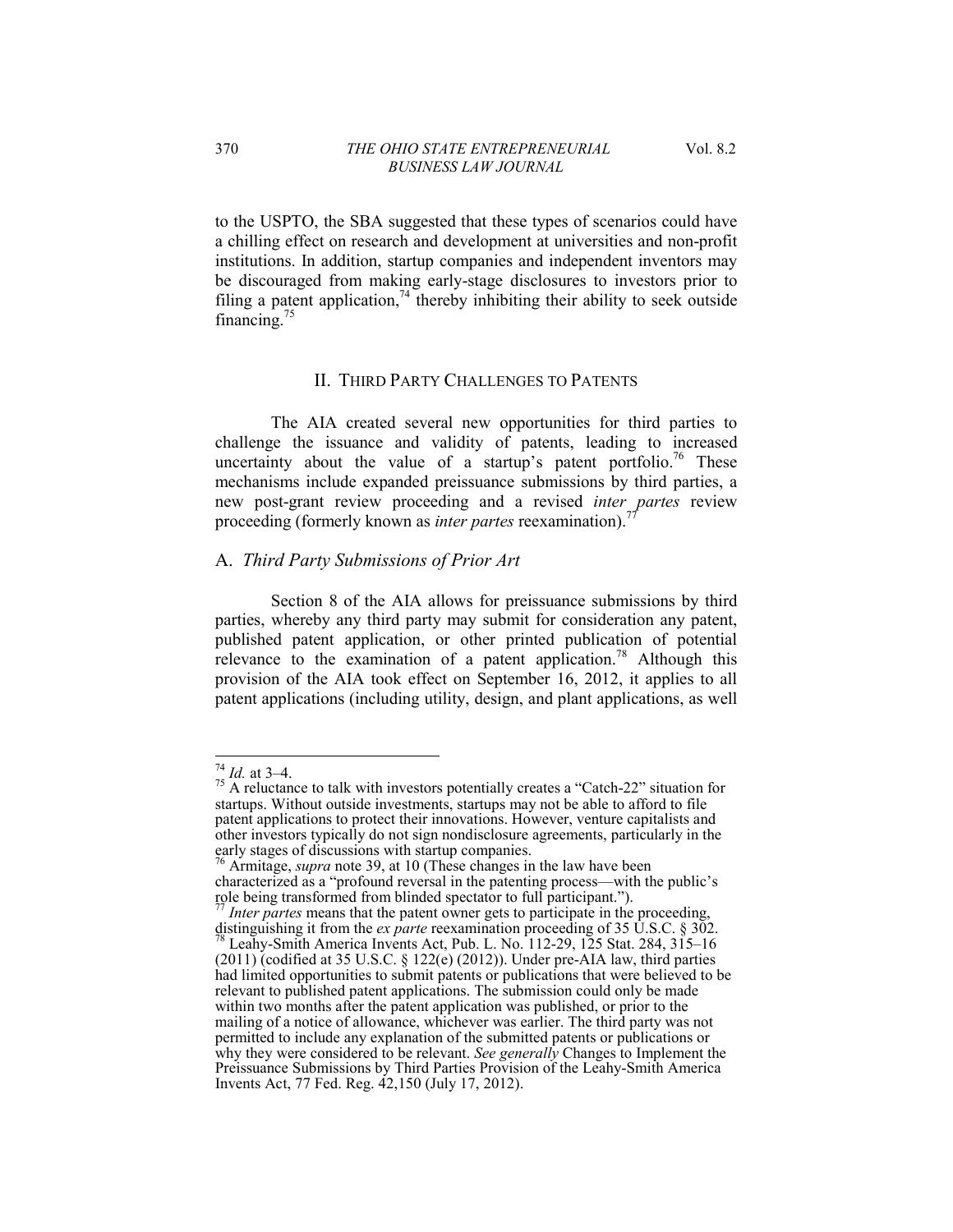as continuing applications and abandoned applications), $79$  whether filed before, on or after that date.<sup>80</sup> Submissions will not be accepted where a patent has already issued.

Submissions must be made in writing at least six months after the patent application has published or after a first rejection has issued, but they must be made before a notice of allowance has been given.<sup>81</sup> There is no requirement that a patent application be published before submissions are made.<sup>82</sup> As a result, a third party that learns about an unpublished application, such as through confidential discussions with the patent applicant, could make a submission if a first rejection has already issued.

Every submission must set forth a concise description of the asserted relevance of each document submitted, $83$  and English language translations must be provided for any non-English language items submitted.<sup>84</sup> There is no requirement that the patent applicant be served with a copy of the submission, although the USPTO will give notice to the applicant if the submission is accepted.<sup>85</sup> The applicant is not required to file a response to the submission unless the examiner makes a specific request that the applicant do so.<sup>86</sup>

The USPTO has indicated that preissuance submissions are intended to "provide a mechanism for third parties to contribute to the quality of issued patents."<sup>87</sup> Any member of the public can file a preissuance submission, including private individuals, corporate entities and government agencies. Submissions may also be filed by an attorney or other representative on behalf of an undisclosed third party.88 The USPTO

 $79$  One might wonder why a third party would want to make a submission if an application has been abandoned. An abandoned application could potentially be revived by the applicant. The submission could also be considered during the examination of a subsequent application that claims priority to the abandoned application. *See* CHISUM ON PATENTS, *supra* note 35, at AIA-413 (2013). <sup>80</sup> *See* Changes to Implement the Preissuance Submissions by Third Parties

Provision of the Leahy-Smith America Invents Act, 77 Fed. Reg. at 42,150. <sup>81</sup> 35 U.S.C. § 122(e) (2012).<br><sup>82</sup> *See* Changes to Implement the Preissuance Submissions by Third Parties

Provision of the Leahy-Smith America Invents Act, 77 Fed. Reg. at 42,154.

 $83$  35 U.S.C. § 122(e)(2)(A). Curiously, there is no requirement that the document submitted be prior art to the pending application, and the third party is not required to indicate whether the document is considered to be prior art. Instead, a submission is only required to be of "potential relevance" to the pending application. See  $id$ .

application. *See id.* 84 37 C.F.R. § 1.290(d)(4) (2012). 85 *See* Changes to Implement the Preissuance Submissions by Third Parties Provision of the Leahy-Smith America Invents Act, 77 Fed. Reg. at  $42,154$ .<br> $^{86}$  37 C.F.R. § 1.290(g).

<sup>&</sup>lt;sup>87</sup> Changes to Implement the Preissuance Submissions by Third Parties Provision of the Leahy-Smith America Invents Act, 77 Fed. Reg. at 42,150. <sup>88</sup> *Id.* at 42,154.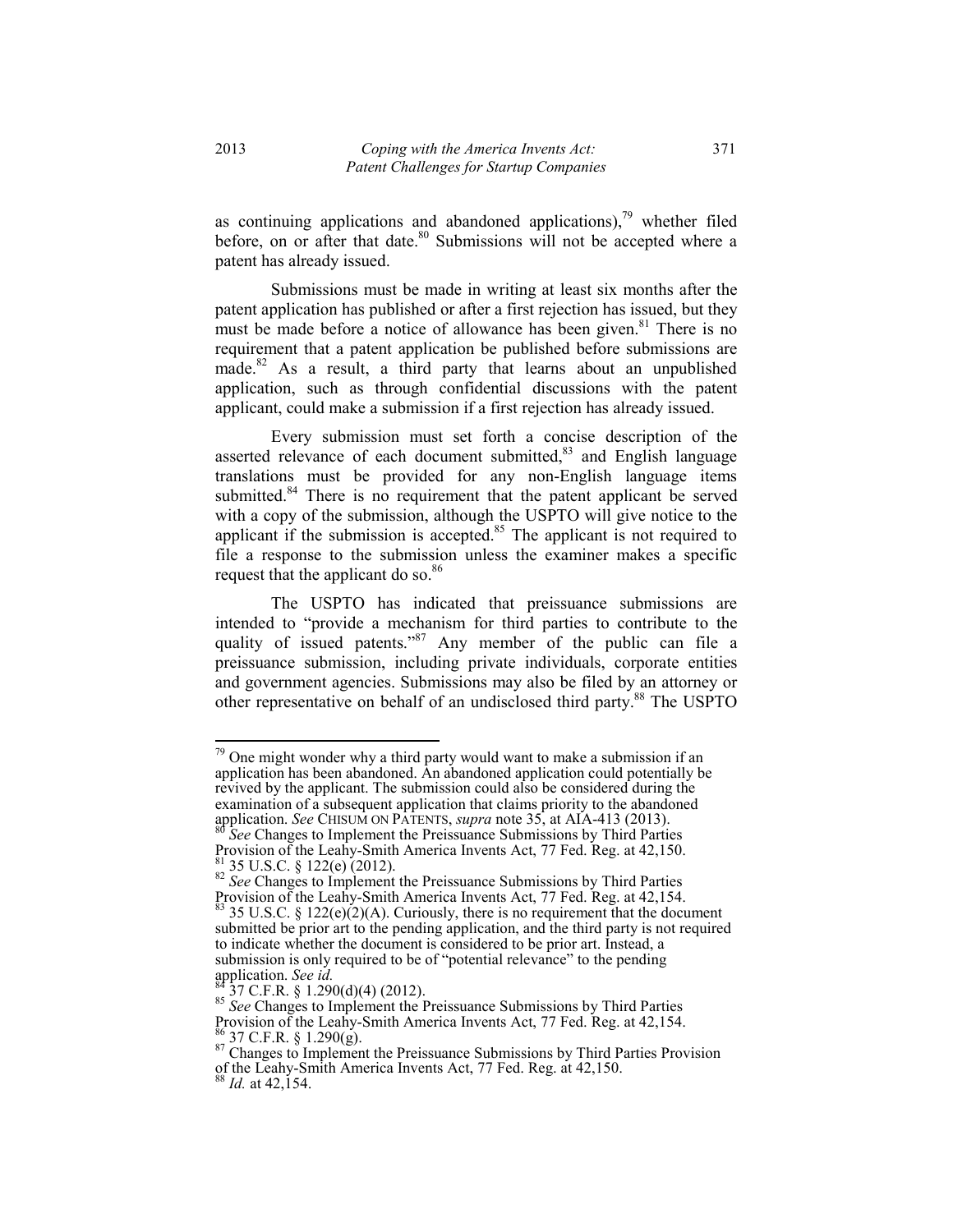takes the position that providing anonymity is intended to "encourage small entity third parties to submit prior art.<sup> $589$ </sup> The USPTO's rulemaking states:

> Without such anonymity, there are situations where potential third-party small start-ups would be hesitant to make a third-party submission, such as where the third party would be concerned with damaging a valuable relationship with the larger applicant. Anonymity helps small start-ups in supplying prior art against applications submitted by large entities (not necessarily competitors) with whom they may have a relationship. $90$

The USPTO rejected concerns that anonymity could negatively impact small entities. Specifically, one commenter suggested that a large competitor might use a third-party representative to file an excessive number of submissions against a small startup company, which the company might not have the funds to address. The USPTO believes this is not an issue, since there is generally no need for patent applicants to respond to third-party submissions.<sup>91</sup>

Although the third-party submission procedure was ostensibly created to allow public participation in the patenting process, with the intended result of creating high quality patents, the opportunity to submit prior art will likely be particularly attractive to an applicant's competitors who hope to prevent the company from receiving a patent. Large corporations that have monitoring programs in place may be readily able to take advantage of the program. However, for startup companies, the time and costs associated with monitoring their competitors' patent publications and preparing submissions to the USPTO may make the practice prohibitive. The USPTO has reportedly received "a steady stream of preissuance submissions" since September 16, 2012. $92$ 

## B. *Post-Grant Review*

Even if a startup company receives a U.S. patent, the validity of that patent can still be challenged. Prior to the AIA, the validity of issued patents could be challenged in *inter partes* reexamination and *ex parte* reexamination proceedings at the USPTO and in connection with patent litigation in the district courts. The AIA replaced *inter partes* reexamination with *inter partes* review<sup>93</sup> and it created a new post-grant review

 $^{89}_{90}$  *Id.* at 42,164.

<sup>&</sup>lt;sup>92</sup> Joseph M. Potenza, *The America Invents Act: One Year Later*, 5 LANDSLIDE, no. 3, Jan./Feb. 2013, at 1.<br> $\frac{1}{93}$  at 1.

<sup>93</sup> *See* discussion *infra* at part. II.C.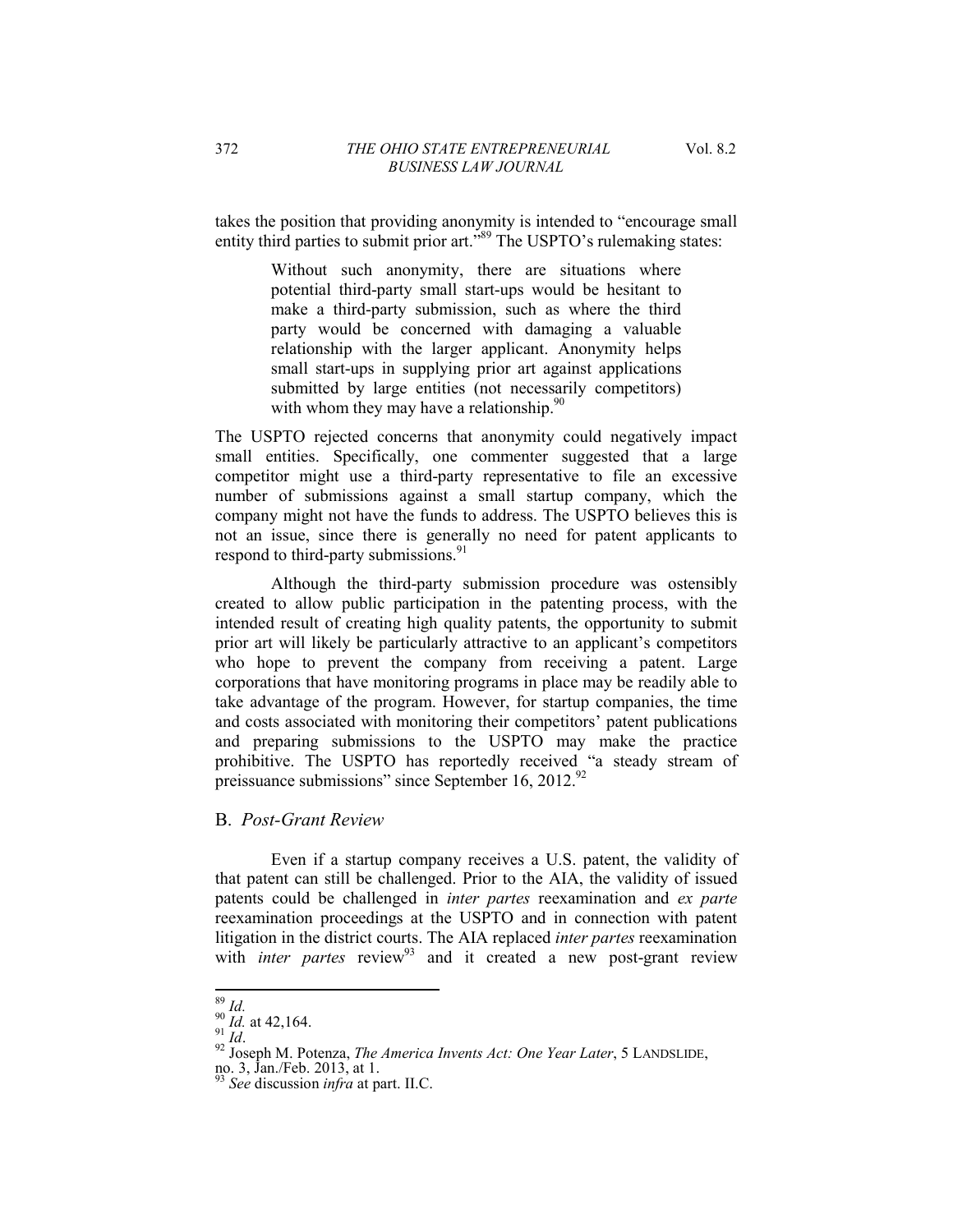proceeding, allowing a third party (i.e., any person other than the patent owner) to file a petition to institute a post-grant review of an issued patent.<sup>94</sup>

In a post-grant review proceeding, the third-party petitioner may request that one or more claims of the patent be cancelled as unpatentable based on any grounds of invalidity, including patent-ineligible subject matter, lack of novelty, lack of utility, obviousness, lack of enablement, failure to satisfy the written description requirement and claim indefiniteness.<sup>95</sup> A petition to institute a post-grant review must be filed within nine months after the date the patent issues.<sup>96</sup> The petition must identify all real parties in interest<sup>97</sup> and the patent owner has the right to file a preliminary response setting forth why it believes the post-grant review should not be instituted.<sup>98</sup>

The post-grant review proceeding will be instituted if the USPTO Director determines that the information in the petition, "if not rebutted, would demonstrate that it is more likely than not that at least 1 of the claims challenged in the petition is unpatentable.<sup>399</sup> The USPTO Director can also institute a review if the petition raises a novel or unsettled legal question that is important to other patents or patent applications.<sup>100</sup> However, a postgrant review will not be instituted if the petitioner (or the real party in interest) filed a civil action challenging the validity of any claim in the patent prior to filing the petition for post-grant review.<sup>101</sup>

Post-grant review proceedings are heard by the newly named Patent Trial and Appeal Board (PTAB).<sup>102</sup> The implementing regulations state that a post-grant review is a trial that will proceed under new rules governing, *inter alia*, post-grant review, *inter partes* review and derivation proceedings.<sup>103</sup> During the proceeding, the patent owner may respond to the

<sup>94 35</sup> U.S.C. § 321 (2012).

<sup>&</sup>lt;sup>95</sup> However, failure to satisfy the best mode requirement cannot be asserted as a basis for cancellation in a post-grant review proceeding. *See id.* § 282(b)(3) ( $"[F]$ ailure to disclose the best mode shall not be a basis on which any claim of a

patent may be cancelled.").<br>
<sup>96</sup> *Id.* § 321(c).<br>
<sup>97</sup> *Id.* § 322(a)(2).<br>
<sup>98</sup> *Id.* § 323.<br>
<sup>99</sup> *Id.* § 324(a).<br>
<sup>100</sup> *Id.* § 324(b).

 $\frac{101}{Id}$ . §  $\frac{325}{(a)(1)}$ . Further, if the petitioner files a civil action after filing the petition for post-grant review, that civil action will be automatically stayed. *See id.*  $\S$  324(a)(2).

 $\frac{102}{10}$  *Id.* § 6. Previously, the Board was known as the "Board of Patent Appeals and Interferences." Its name change is intended to better reflect its new areas of jurisdiction.

<sup>103 37</sup> C.F.R. § 42.200(a) (2012). *See* Rules of Practice for Trials Before the Patent Trial and Appeal Board and Judicial Review of Patent Trial and Appeal Board Decisions, 77 Fed. Reg. 6,879 (Feb. 9, 2012).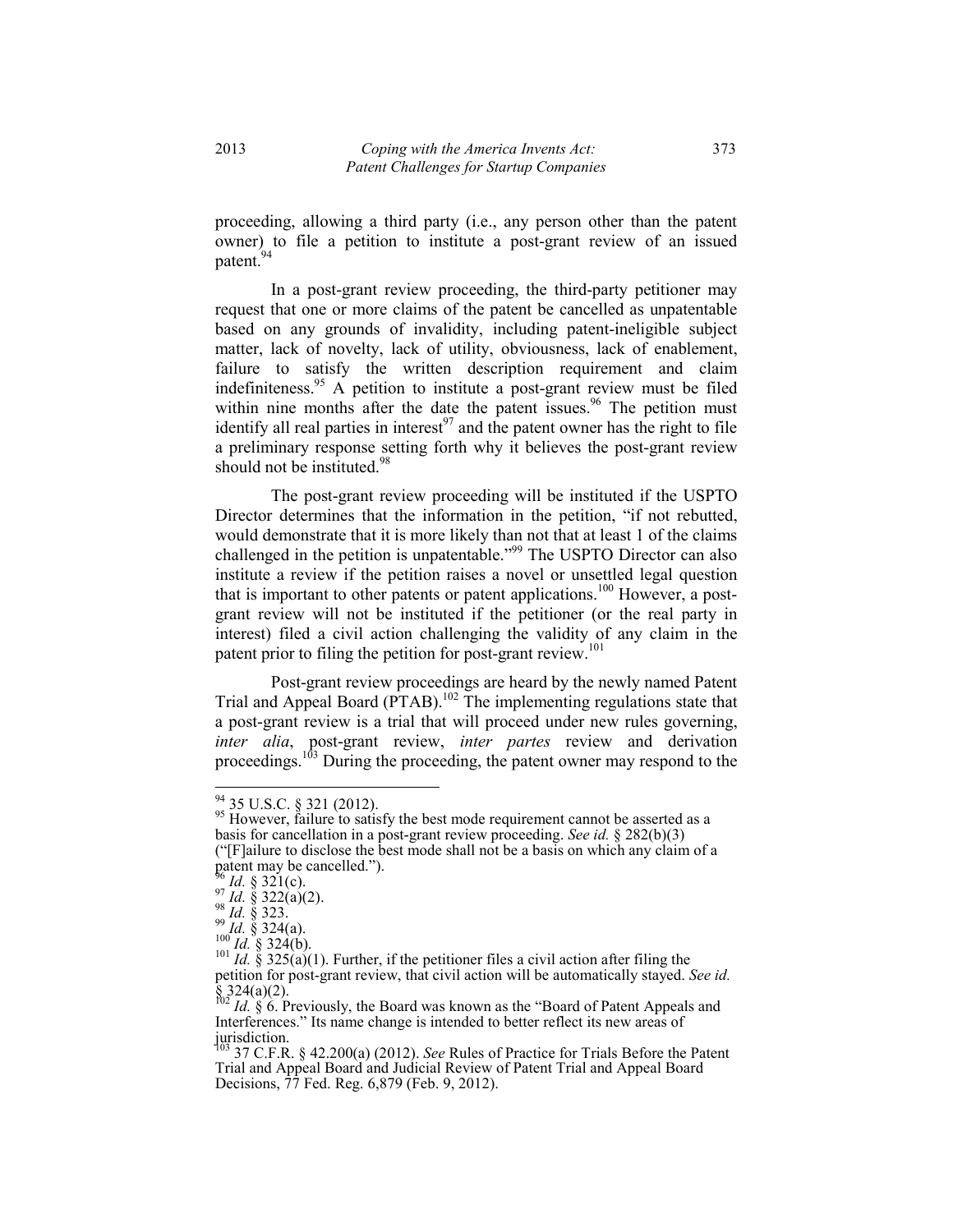petitioner's arguments for unpatentability.<sup>104</sup> Supplemental information may be submitted by the parties,  $105$  and limited additional discovery may be authorized if good cause is shown.<sup>106</sup> The claims challenged in the postgrant review will be given their broadest reasonable construction in light of the patent's specification.<sup>107</sup> In addition, the patent owner is permitted to file one motion to amend the patent by cancelling a challenged claim or proposing a reasonable number of substitute claims; however, the amendment cannot enlarge the scope of the claims or introduce new subject matter.<sup>108</sup> The PTAB is generally expected to conclude the proceeding within one year by providing a final written decision, although that time can be extended by up to six months for good cause.<sup>109</sup> Any party that is dissatisfied with the PTAB's decision can appeal to the Federal Circuit Court of Appeals.<sup>110</sup>

Chief Judge Rader has predicted that the broad scope of post-grant review may be particularly attractive to close competitors, who often track the progress of each other's patent applications.<sup>111</sup> Post-grant review may provide an early challenge to validity of the newly-issued patent, while avoiding the cost and complexity of district court litigation. However, postgrant review has also been characterized as potentially the most expensive, and therefore the most damaging, of all the reforms enacted by the AIA.<sup>112</sup> As a result, while startup companies may find themselves on the receiving

108 37 C.F.R. § 42.221(a).<br><sup>109</sup> *Id.* § 42.200(c).<br><sup>110</sup> 35 U.S.C. § 329 (2012).<br><sup>111</sup> Hon. Randall R. Rader, *Addressing the Elephant: The Potential Effects of the Patent Cases Pilot Program and Leahy-Smith America Invent Act*, 62 AM. U. L. REV. 1105, 1109 (2012).<br>
<sup>112</sup> Of all the provisions in the AIA, the post-grant review proceedings could prove

to be the most expensive and hence damaging to the interests of patent owners who find themselves involved in such proceedings. We will not know the extent of the problem for several years because the proceedings can be brought only against patents whose effective filing date for every claim is on or after March 16, 2013. Such patents will not be issued in significant numbers until at least 2015, at which point the post-grant review challenges will be expected. Paul M. Janicke, *Overview of the New Patent Law of the United States*, 21 TEX. INTELL. PROP. L.J. 63, 69–70 (2013); *see also* Jay M. Mattappally, *Goliath Beats David: Undoing the Leahy-Smith America Invents Act's Harmful Effects on Small Businesses*, 58 LOY. L. REV. 981, 1018 n.274 (2012) (quoting former Chief Judge Paul Michel, who said that post-grant review is bad for small business because it gives big business an additional avenue to challenge and delay small business patents).

<sup>&</sup>lt;sup>104</sup> 37 C.F.R. § 42.220(a).

<sup>&</sup>lt;sup>104</sup> 37 C.F.R. § 42.220(a).<br><sup>105</sup> *Id.* § 42.223.<br><sup>106</sup> *Id.* § 42.224(a).<br><sup>107</sup> *Id.* § 42.200(b). This differs from claim construction in patent infringement litigation, where patent claims are given their ordinary and customary meaning as understood by a person of ordinary skill in the art. *See* Phillips v. AWH Corp*.*, 415 F.3d 1303, 1305 (Cal. 2005) (en banc).<br>  $\frac{108}{108}$  37 C.F.R. § 42.221(a).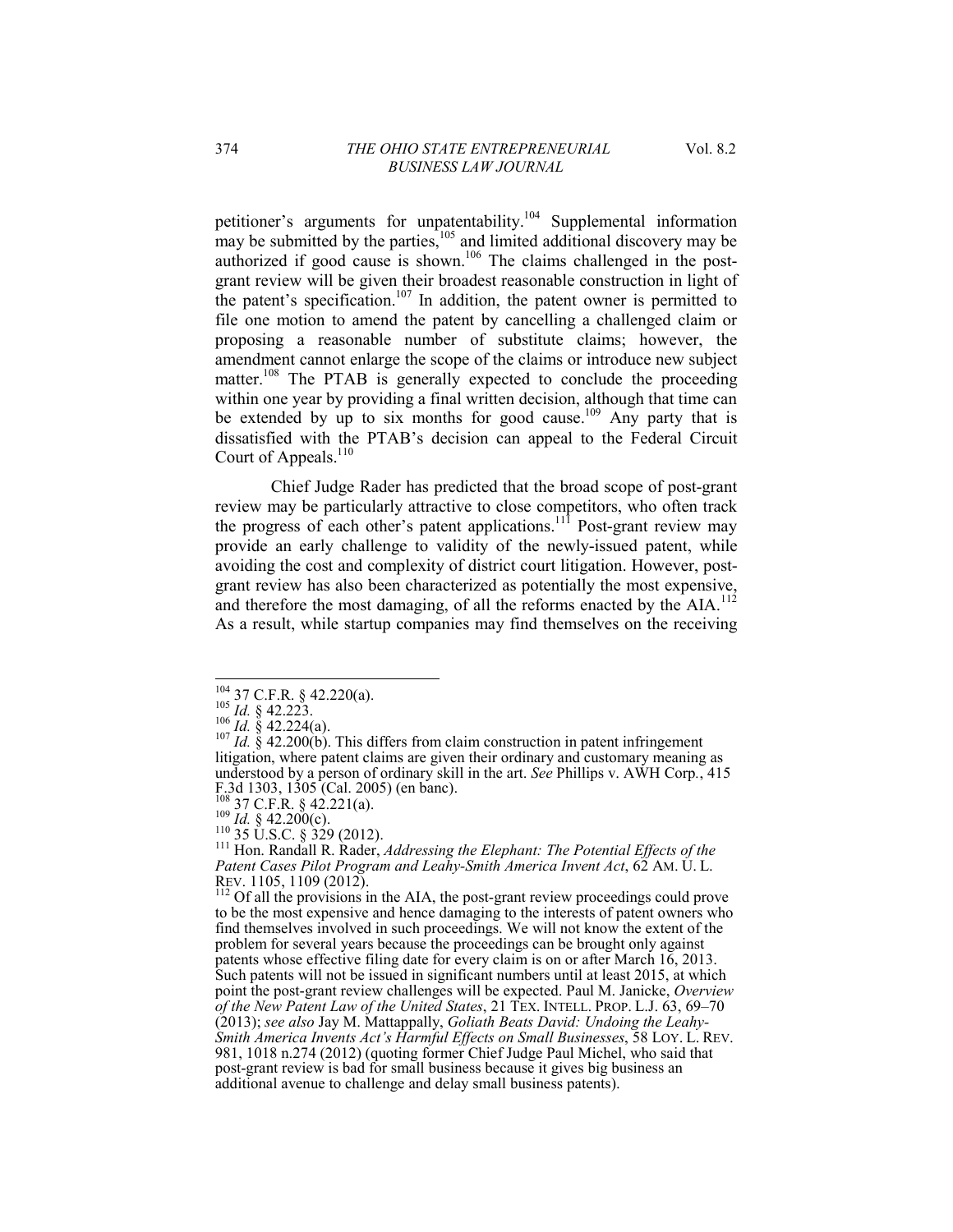end of post-grant review proceedings, they are unlikely to challenge other companies' issued patents except in the most extreme of circumstances.<sup>113</sup>

#### C. Inter Partes *Review*

The AIA also created a new *inter partes*review proceeding to allow third parties to challenge the validity of patents when more than nine months have passed since their issuance.<sup>114</sup> Any person who is not the owner of a patent can file a petition to institute an *inter partes* review of that patent, requesting that one or more claims of the patent be cancelled.<sup>115</sup> However, the grounds for cancellation that can be asserted in an *inter partes* review are more limited than the grounds for post-grant review. A request for *inter partes* review can only be based on invalidity of the claims due to lack of novelty or obviousness, and only on the basis of prior art consisting of patents or printed publications.<sup>116</sup> Like a post-grant review petition, the patent owner is permitted to file a response arguing why the review should not be initiated. $117$ 

An *inter partes* review may be instituted only if the USPTO Director finds that there is "a reasonable likelihood that the petitioner would prevail with respect to at least 1 of the claims challenged in the petition.<sup>"118</sup> This is a heightened standard<sup>119</sup> that replaced the pre-AIA threshold for instituting an *inter partes* reexamination. Previously, a

<sup>&</sup>lt;sup>113</sup> At the time of this writing, the fee for filing a post-grant review petition was \$12,000. *Fee Schedule*, *supra* note 19. If more than twenty claims were challenged, there was an additional fee of \$250 for each claim over twenty. *Id.* If post-grant review was instituted, the petitioner was assessed a post-institution fee of \$18,000. *Id.* If more than fifteen claims were included, there was a surcharge of \$550 for each additional claim. *Id.* Thus, the filing fees alone for a successful post-grant review petition could easily be in excess of \$30,000 and the attorney fees incurred could be many times that amount.

<sup>114 35</sup> U.S.C. § 311 (2012). Under the AIA, *inter partes* review replaced the former *inter partes* reexamination proceeding effective September 16, 2012.<br><sup>115</sup> *Id.* § 311(a)-(b).<br><sup>116</sup> *Id.* § 311(b). Patent eligible subject matter, utility, enablement, written

description, and claim indefiniteness are not grounds that can be raised in an *inter* 

*partes* review proceeding.<br><sup>118</sup> *Id.* § 313.<br><sup>119</sup> *See* H.R. REP. No. 112-98, pt. 1, at 45–46, 48 (2011); *see also* Joe Matal, *A* Guide to the Legislative History of the America Invents Act: Part II of II, 21 FED. CIR. B.J. 539, 598 (2012) ("The threshold for initiating an inter partes review is elevated from 'significant new question of patentability'--a standard that currently allows 95% of all requests to be granted--to a standard requiring petitioners to present information showing that their challenge has a reasonable likelihood of success. Satisfaction of the new threshold will be assessed based on the information presented both in the petition for the proceeding and in the patent owner's response to the petition.").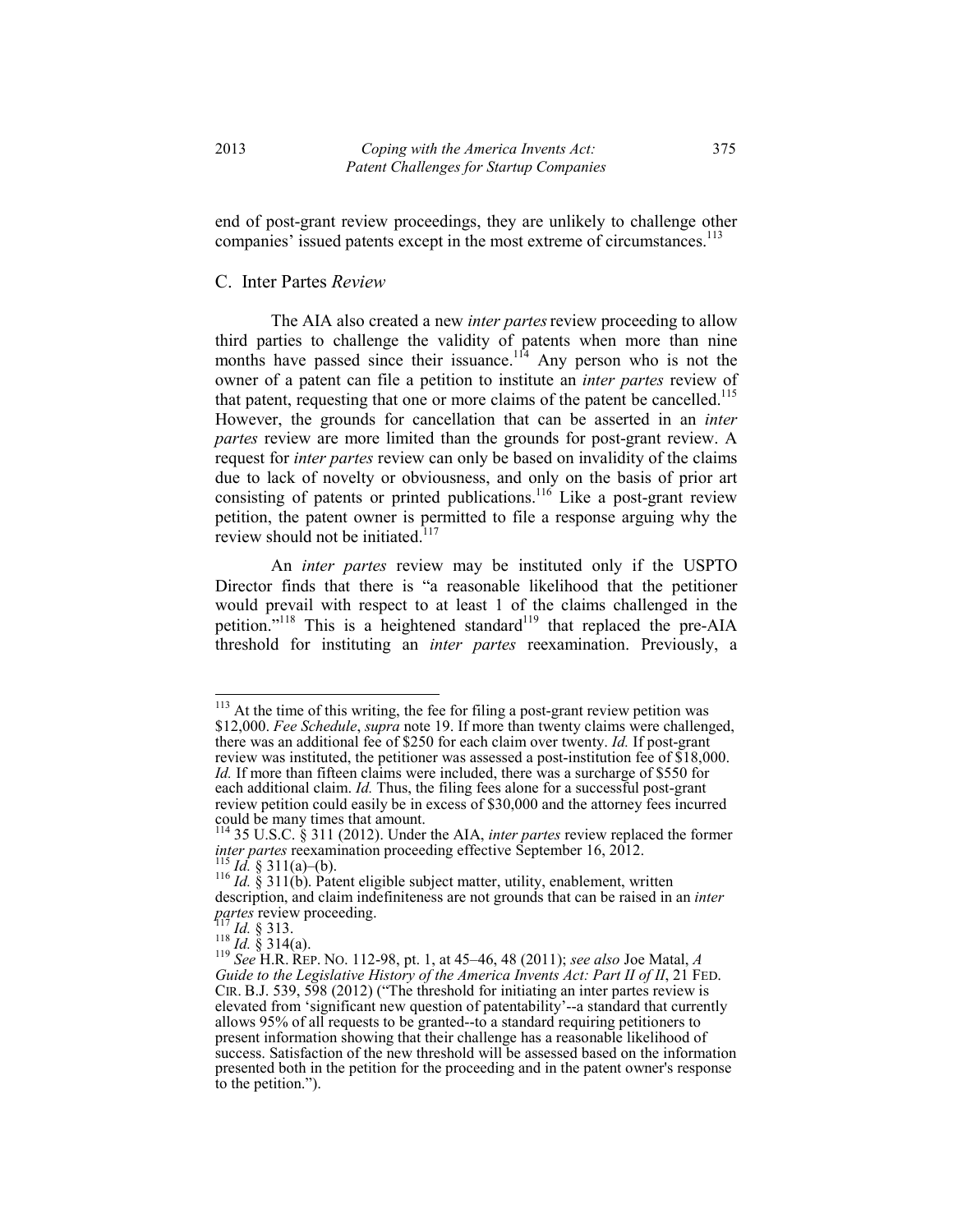petitioner only had to raise a substantial new question of patentability,  $120$ which was generally considered to be a relatively low standard.<sup>121</sup> *Inter partes* review may not be instituted if the petitioner (or real party in interest) has already filed a civil action challenging the validity of a claim of the patent.<sup>122</sup>

Once an *inter partes* review has been instituted, it proceeds much like a post-grant review proceeding. It is a trial before the PTAB and is subject to the procedural rules of the PTAB.<sup>123</sup> Again, a challenged claim is given its broadest reasonable construction in light of the specification.<sup>124</sup> The patent owner has the right to file a response arguing against the grounds for unpatentability raised by the petitioner,<sup>125</sup> and the patent owner may also file a motion to amend the patent, cancelling a challenged claim for proposing a reasonable number of substitute claims.<sup>126</sup> The Board is generally expected to render a final written decision within one year<sup>127</sup> and appeals may be filed with the Federal Circuit Court of Appeals.<sup>12</sup>

Both post-grant review and *inter partes* review include severe estoppel provisions. The petitioner or the real party in interest in an *inter partes* review or post-grant review proceeding challenging the validity of a claim in a patent is estopped from requesting or maintaining a further proceeding before the USPTO with respect to that claim on any ground that the petitioner actually raised or reasonably could have raised during the earlier proceeding.129 Further, if the post-grant review or *inter partes* review results in a final written opinion, the petitioner or real party in interest may not assert in any civil action that the challenged claim is invalid on any ground that the petitioner raised or reasonably could have raised during the post-grant review or *inter partes* review.130 The estoppel effect extends to

<sup>120 35</sup> U.S.C. § 312(a); *see also*, U.S. PATENT & TRADEMARK OFFICE, *supra* note 44, at  $\S$  2216.

 $A$  "substantial new question of patentability" meant that the petitioner had to identify a prior art reference, or a group of references, that raised a new question about whether one or more of the claims were valid. The reference or group of references could not merely be technically cumulative of what was raised before, but it could be a reference that was considered previously that was being cast in a new light or a different way that escaped review previously. *See Substantial New Question of Patentability*, U.S. PAT. & TRADEMARK OFF.,

http://www.uspto.gov/web/offices/pac/mpep/s2216.html.

<sup>35</sup> U.S.C. § 31 $\bar{5}(a)(1)$ . A counterclaim challenging the validity of a patent claim does not constitute a civil action challenging the validity of a claim of a patent, however. See id. § 315(a)(3).

<sup>123 37</sup> C.F.R. § 42.100(a) (2012).<br>
124 *Id.* § 42.100(b).<br>
125 *Id.* § 42.120(a).<br>
126 *Id.* § 42.121(a).<br>
127 *Id.* § 42.100(c).<br>
127 *Id.* § 42.100(c).<br>
128 35 U.S.C. § 319 (2012).<br>
129 *Id.* §§ 315(e)(1), 325(e)(1).<br>
1